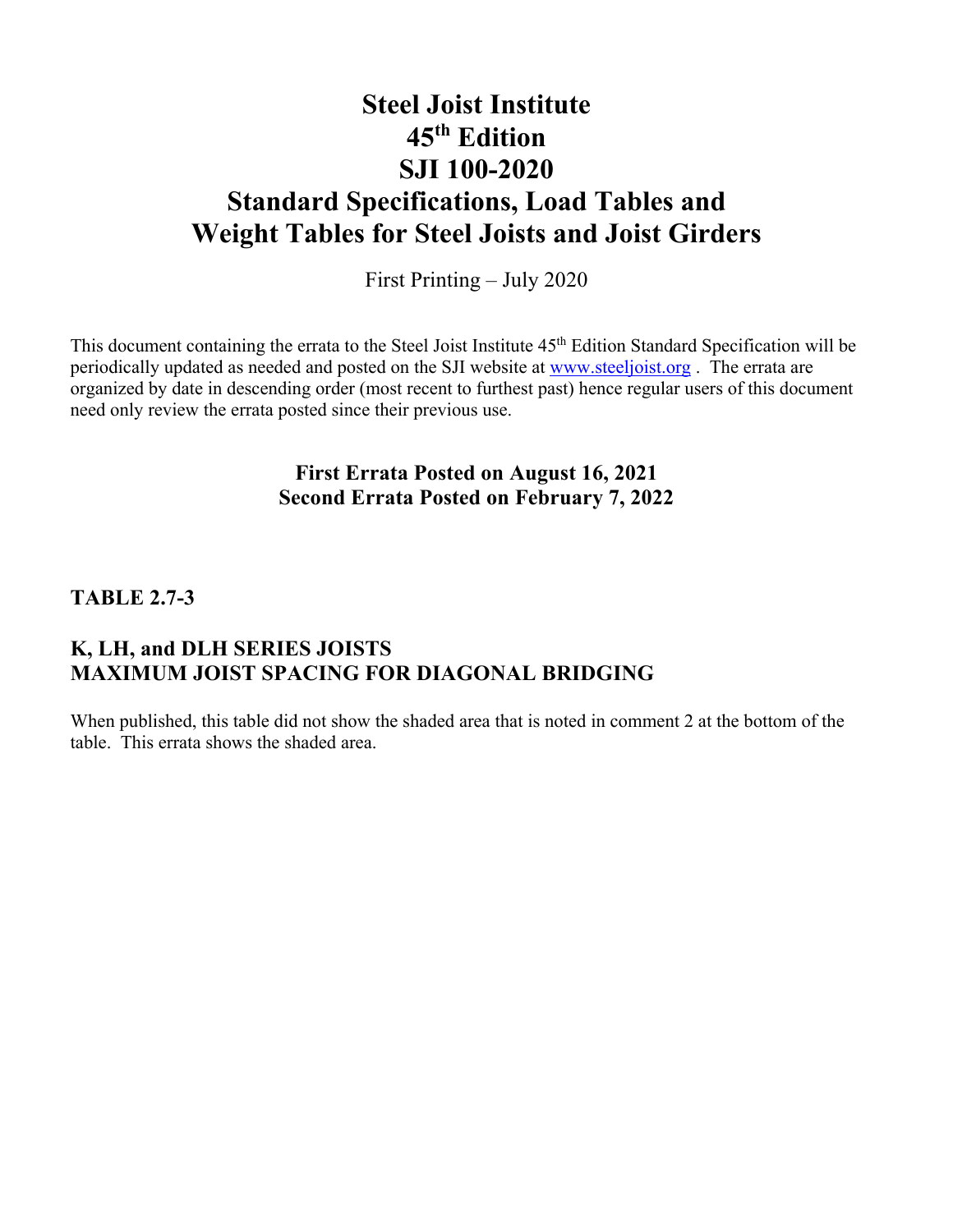### **TABLE 2.7-3**

#### **K, LH, and DLH SERIES JOISTS MAXIMUM JOIST SPACING FOR DIAGONAL BRIDGING1**

|               |                            |                            |                            |                                                                |                                       | BRIDGING ANGLE SIZE - (EQUAL LEG ANGLE) <sup>2</sup> |                            |                                  |
|---------------|----------------------------|----------------------------|----------------------------|----------------------------------------------------------------|---------------------------------------|------------------------------------------------------|----------------------------|----------------------------------|
|               | $1 \times 7/64$            | $1-1/4 \times 7/64$        | $1-1/2 \times 7/64$        | $1-3/4 \times 7/64$                                            | $2 \times 1/8$                        | $2\frac{1}{2} \times 5/32$                           | $3 \times 3/16$            | $3\frac{1}{2} \times 1/4$        |
| <b>JOIST</b>  | $(25 \times 3 \text{ mm})$ | $(32 \times 3 \text{ mm})$ | $(38 \times 3 \text{ mm})$ | $(45 \times 3 \text{ mm})$                                     | $(50 \times 3 \text{ mm})$            | (64x 4 mm)                                           | $(76 \times 5 \text{ mm})$ | $(89 \times 6 \text{ mm})$       |
| <b>DEPTH</b>  | $r = 0.20"$                | $r = 0.25"$                | $r = 0.30"$                | $r = 0.35"$                                                    | $r = 0.40"$                           | $r = 0.50"$                                          | $r = 0.60"$                | $r = 0.70"$                      |
|               | $(5.08$ mm $)$             | $(6.35 \text{ mm})$        | $(7.62 \text{ mm})$        | $(8.89 \text{ mm})$                                            | $(10.16 \text{ mm})$                  | $(12.70 \text{ mm})$                                 | $(15.24 \text{ mm})$       | $(17.78 \text{ mm})$             |
| in. $(mm)$    | ft.-in. $(mm)$             | ft.-in. $(mm)$             | ft.-in. $(mm)$             | $ft.-in.$ (mm)                                                 | ft.-in. $(mm)$                        | ft.-in. $(mm)$                                       | ft.-in. $(mm)$             | ft.-in. (mm)                     |
| 12"<br>(305)  | $6' - 7"$ (2007)           | $8' - 3''$ (2514)          | $9' - 11''(3022)$          |                                                                | 11'-7" (3530)   13'-3" (4038)         | 16'-7" (5055)                                        | 19'-11"(6070)              | 23'-3" (7086)                    |
| 14"<br>(356)  | $6'-6''$ (1981)            | $8' - 3''$ (2514)          |                            | 9'-11"(3022)   11'-7" (3530)   13'-3" (4038)                   |                                       | 16'-7" (5055)                                        | 19'-11"(6070)              | 23'-3" (7086)                    |
| 16"<br>(406)  | $6'$ -6" (1981)            | $8' - 2''$ (2489)          |                            | $9'$ -10"(2997)   11'-7" (3530)   13'-3" (4038)                |                                       | 16'-7" (5055)                                        | 19'-11"(6070)              | 23'-3" (7086)                    |
| 18"<br>(457)  | $6'-6''$ (1981)            | $8' - 2''$ (2489)          |                            | $9'$ -10"(2997) 11'-6" (3505) 13'-3" (4038)                    |                                       | 16'-7" (5055)                                        | 19'-11"(6070)              | 23'-3" (7086)                    |
| 20"<br>(508)  | $6'-5''$ (1955)            | $8' - 2''$ (2489)          | $9' - 10''(2997)$ 11'-6"   |                                                                | $(3505)$ 13'-2" (4013)                | 16'-7" (5055)                                        | 19'-11"(6070)              | $23' - 3"$<br>(7086)             |
| 22"<br>(559)  | $6' - 4''$ (1930)          | $8' - 1''$ (2463)          | $9'$ -10"(2997) 11'-6"     |                                                                | $(3505)$ 13'-2" (4013)                | $16 - 6"$<br>(5029)                                  | 19'-11"(6070)              | 23'-3" (7086)                    |
| 24"<br>(610)  | $6' - 4''$ (1930)          | $8' - 1''$ (2463)          |                            | $9'$ -9" (2971) 11'-5" (3479) 13'-2" (4013)                    |                                       | 16'-6" (5029)                                        | 19'-10"(6045)              | 23'-3" (7086)                    |
| 26"<br>(660)  | $6' - 3''$ (1905)          | $8'-0''$ (2438)            |                            | $9'$ -9" (2971) 11'-5" (3479) 13'-1" (3987)                    |                                       | $16' - 6"$<br>(5029)                                 | 19'-10"(6045)              | 23'-2" (7061)                    |
| 28"<br>(711)  | $6^{\prime}$ -3" (1905)    |                            |                            | $8'-0$ " (2438)   9'-8" (2946)   11'-5" (3479)   13'-1" (3987) |                                       | $16 - 6"$<br>(5029)                                  | 19'-10"(6045)              | 23'-2" (7061)                    |
| 30"<br>(762)  | 6'-2" (1879)               | $7' - 11''(2413)$          |                            | $9'$ -8" (2946) 11'-4" (3454) 13'-1" (3987)                    |                                       | 16'-5" (5004)                                        | 19'-10"(6045)              | 23'-2" (7061)                    |
| 32"<br>(813)  | 6'-1" (1854)               | $7' - 10''(2387)$          |                            | $9'$ -7" (2921)   11'-4" (3454)   13'-0" (3962)                |                                       | 16'-5" (5004)                                        | 19'-9" (6020)              | 23'-2" (7061)                    |
| 36"<br>(914)  | $5' - 11''(1803)$          | 7'-9" (2362)               |                            | $9'$ -6" (2895)   11'-3" (3429)   12'-11"(3973)                |                                       | 16'-4" (4979)                                        | 19'-9" (6020)              | 23'-1" (7035)                    |
| 40"<br>(1016) | $5'-9''$ (1753)            | $7' - 7''$ (2311)          |                            | $9'$ -5" (2870) 11'-2" (3403) 12'-10"(3911)                    |                                       | 16'-4" (4979)                                        | 19'-8" (5994)              | 23'-1" (7035)                    |
| 44"<br>(1118) | $5'-6''$ (1676)            | $7' - 5''$ (2260)          |                            | $9'$ -3" (2819) 11'-0" (3352) 12'-9" (3886)                    |                                       | 16'-3" (4953)                                        | 19'-7" (5969)              | 23'-0" (7010)                    |
| (1219)<br>48" | 5'-4" (1626)               | $7' - 3''$ (2209)          |                            | $9'$ -2" (2794) 10'-11"(3327) 12'-8" (3860)                    |                                       | 16'-2" (4928)                                        | (5969)<br>19'-7"           | 22'-11"(6985)                    |
| (1321)<br>52" | $5'-0''$ (1524)            | $7'$ -1" (2159)            |                            | $9'-0''$ (2743) 10'-10" (3302) 12'-7" (3835)                   |                                       | 16'-1" (4902)                                        | 19'-6" (5943)              | 22'-11"(6985)                    |
| 56" (1422)    | $4'-9''$ (1448)            | $6' - 10''(2083)$          |                            | $8'$ -10"(2692) 10'-8" (3251) 12'-5" (3784)                    |                                       | 16'-0" (4877)                                        |                            | 19'-5" (5918) 22'-10" (6960)     |
| 60"<br>(1524) | $4'-4''$ (1321)            | $6' - 8''$ (2032)          |                            | 8'-7" (2616)   10'-6" (3200)   12'-4" (3759)                   |                                       | 15'-10"(4826)                                        | 19'-4" (5893)              | 22'-9" (6935)                    |
| 64" (1626)    | $***$                      | $6' - 4''$ (1931)          | $8 - 5$ " (2565)           |                                                                | $10' - 4''$ (3149) 12'-2" (3708)      | 15'-9" (4801)                                        | 19'-3" (5867)              | 22'-8" (6909)                    |
| 68" (1727)    | $***$                      | $6' - 1''$ (1854)          | $8' - 2''$ (2489)          |                                                                | $10^{\circ}$ -2" (3098) 12'-0" (3657) | 15'-8" (4775)                                        | 19'-2" (5842)              | $22' - 7"$<br>(6884)             |
| 72" (1829)    | $***$                      | $5' - 9''$ (1753)          | $8'-0''$ (2438)            | $10^{\circ}$ -0"                                               | $(3048)$ 11'-10"(3606)                | 15'-6" (4724)                                        | 19'-1" (5816)              | 22'-6" (6858)                    |
| 80"<br>(2032) | $***$                      | $5' - 0''$<br>(1524)       | $7'-5''$ (2260)            | $9' - 6"$<br>(2895)                                            | 11'-6" (3505)                         | 15'-3" (4648)                                        | 18'-10"(5740)              | 22'-4" (6808)                    |
| 88"<br>(2235) |                            | $***$                      | $6' - 9''$ (2058)          | $9' - 0''$<br>(2743)                                           | 11'-1" (3378)                         | 14'-11"(4546)                                        | 18'-7" (5664)              | 22'-1" (6731)                    |
| $96"$ (2438)  |                            | $***$                      | $6' - 0''$<br>(1829)       | $8' - 5"$<br>(2565)                                            | $10' - 8''$ (3251)                    | 14'-7" (4445)                                        | 18'-4" (5588)              | 21'-11"(6680)                    |
| 104" (2642)   |                            |                            |                            | $7' - 9''$ (2362)                                              | $10' - 1''$ (3073)                    | 14'-2" (4318)                                        | 18'-0" (5486)              | 21'-8" (6604)                    |
| $112"$ (2845) |                            |                            |                            | $7'-0''$ (2134)                                                | $9' - 6"$<br>(2895)                   | 13'-9" (4191)                                        | 17'-8" (5385)              | 21'-4" (6503)                    |
| 120" (3048)   |                            |                            |                            | $***$                                                          | $8' - 9''$<br>(2667)                  | 13'-4" (4064)                                        |                            | $17' - 3''$ (5258) 21'-1" (6426) |

**\*\*INTERPOLATION BELOW THE MINIMUM VALUES SHOWN IS NOT ALLOWED.**

(1) SEE TABLE 2.7-4 FOR MINIMUM JOIST SPACE FOR DIAGONAL ONLY BRIDGING.

 $(2)$  In the shaded range of the Table, for LH23, 24,and 25, compressive strength requirements may control, reducing the maximum joist spacing shown. Either select a larger bridging angle size (outside of the shaded area) or check compression strength (Ref. Section 2.7(c)) for LH23, 24, and 25.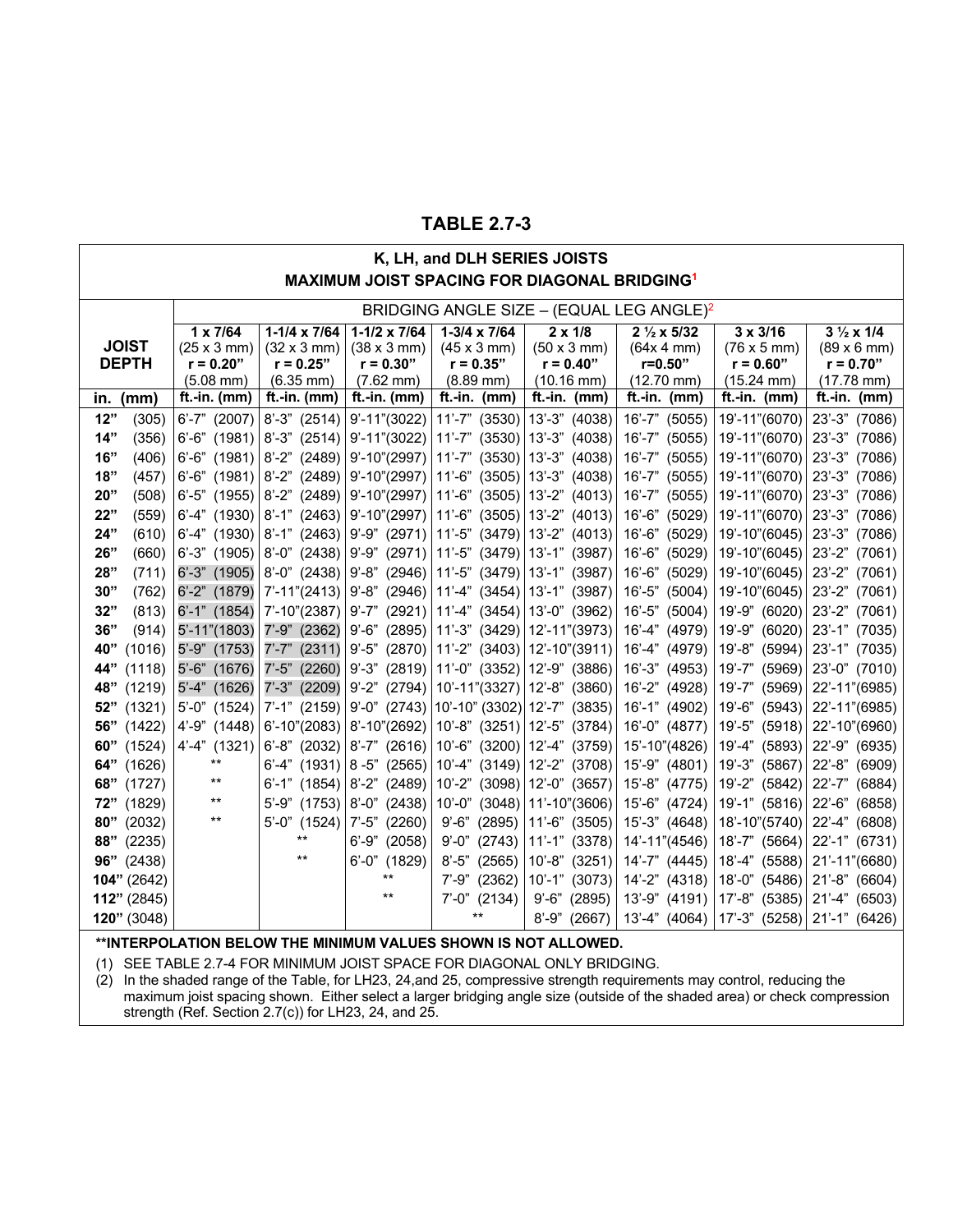## **Steel Joist Institute 45th Edition SJI 100-2020 Standard Specifications, Load Tables and Weight Tables for Steel Joists and Joist Girders**

First Printing – July 2020

This document containing the errata to the Steel Joist Institute 45<sup>th</sup> Edition Standard Specification will be periodically updated as needed and posted on the SJI website at www.steeljoist.org . The errata are organized by date in descending order (most recent to furthest past) hence regular users of this document need only review the errata posted since their previous use.

### **First Errata Posted on August 16, 2021**

### **Corrected equation for calculating joist deflection on page 12.**

As printed:

#### **Compute Joist Deflection:**

Increase deflection 15% to account for shear deformation in webs. (1.15)(5WL4/384EI)  $(1.15)(5)(148/12)$   $[(40-0.33) \times 12)]$ 4 /  $[(384)(29 \times 10^{-6})$   $(247)] = 1.32$ " Verify the RED number represents the joist loading that produces L/360 deflection  $L/360 = (40-.33) \times 12/360 = 1.32$ "

As corrected:

#### **Compute Joist Deflection:**

Increase deflection 15% to account for shear deformation in webs. (1.15)(5WL4/384EI)  $(1.15)(5)(148/12)$  [(40-.33) x 12)]<sup>4</sup>  $/$  [(384)(29 x 10<sup>e</sup>) (247)] = 1.32" Verify the RED number represents the joist loading that produces L/360 deflection  $L/360 = (40-33) \times 12/360 = 1.32$ "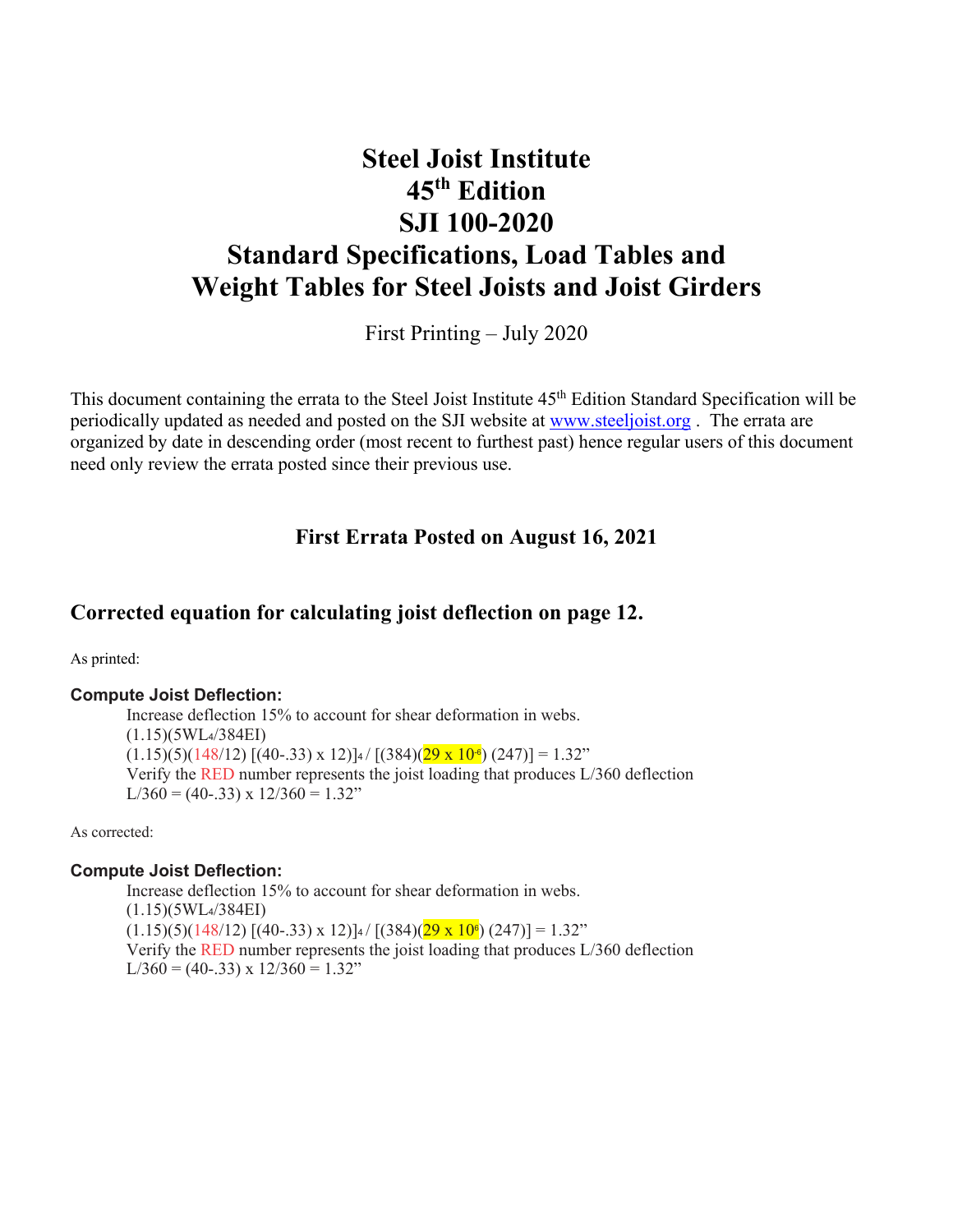## **Corrected multiple load table cells on multiple pages.**

| Page 117 | 28LH07 | 54 ft    | Total load changed to 474  |
|----------|--------|----------|----------------------------|
| Page 118 | 32LH09 | 59 ft    | Live load changed to 198   |
| Page 127 | 28LH07 | 16459 mm | Total load changed to 6.91 |
| Page 128 | 32LH09 | 17983 mm | Live load changed to 2.88  |
| Page 138 | 28LH07 | 54 ft    | Total load changed to 316  |
| Page 139 | 32LH09 | 59 ft    | Live load changed to 198   |
| Page 148 | 28LH07 | 16459 mm | Total load changed to 4.61 |
| Page 149 | 32LH09 | 17983 mm | Live load changed to 2.88  |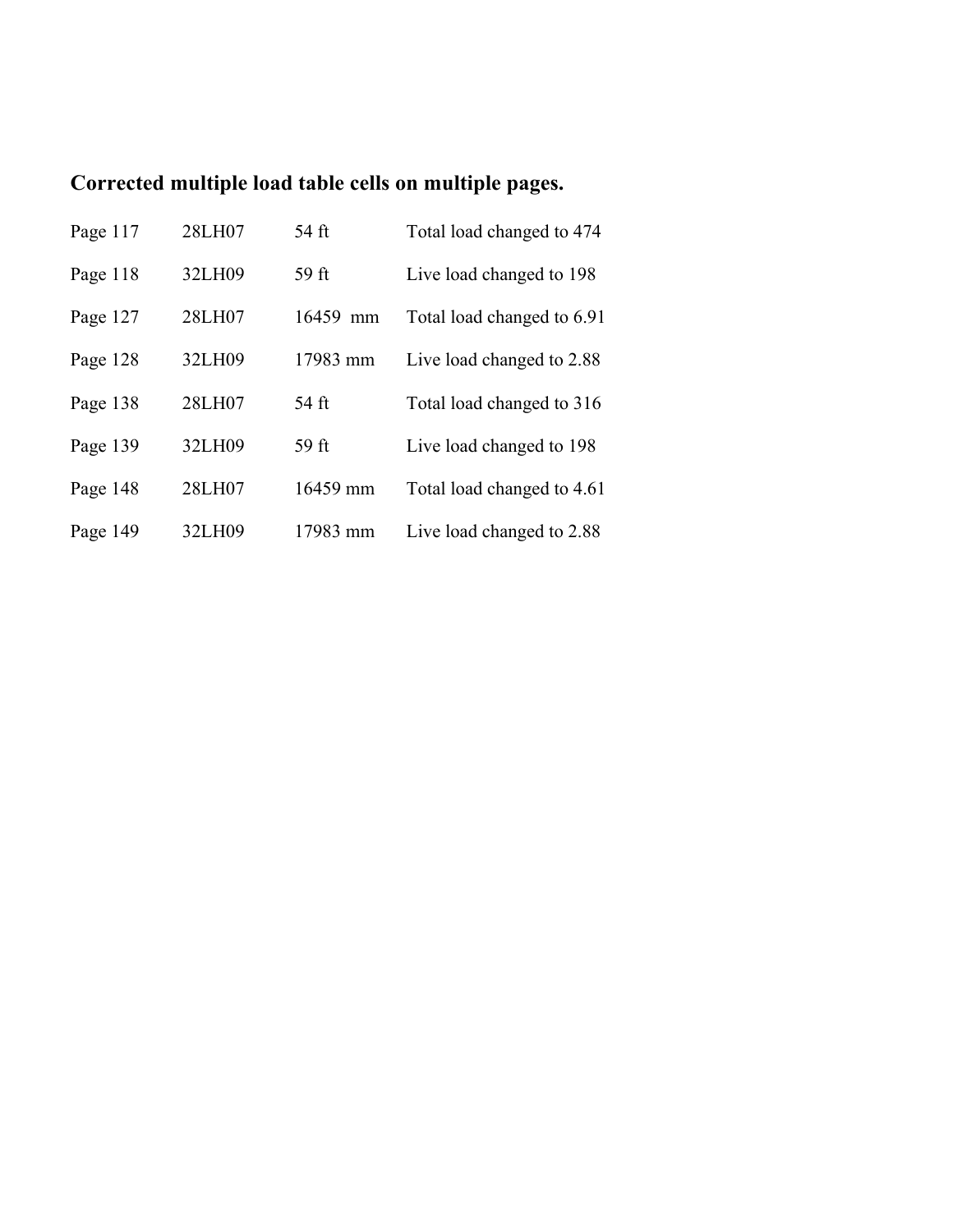# JOIST MOMENT OF INERTIA AND DEFLECTION

The moment of inertia of K-Series, LH-Series and DLH-Series joists in the load table can be estimated using the following equations:

I<sub>J</sub> = 26.767 (W) (L $^{\text{3}}$ ) (10 $^{\text{-6}}$ ) ASD, US Customary Units with W in plf and L = Span – 0.33 in feet

I $_{\sf J}$  = 2.6953 (W) (L $^{\sf 3}$ ) (10 $^{\sf \bullet}$ ) ASD, Metric Units with W in kN/m and L = Span -102 in mm

The equations shown above provide an approximate "gross" moment of inertia, not including the effects of shear deformation. An open web steel joist can be expected to have approximately 15 percent more deformation than a solid web member. When a conventional beam formula is used to calculate joist deflection, a factor of 1.15 should be applied to account for the web shear deformation.

### **Example:**

#### **Find the Inertia for a 24K7 @ 40'-0":**

SJI tables 253 / 148

 $I_{J}$  = 26.767 (W) (L $^{3}$ ) (10 $^{\circ}$ ) where W = RED figure in the Load Table and  $L = (Span - 0.33)$  in feet.

 $I<sub>J</sub>$  = 26.767(148) (40-0.33)<sup>3</sup>(10<sup>-6</sup>) = 247 in<sup>4</sup>

#### **Compute Joist Deflection:**

Increase deflection 15% to account for shear deformation in webs.

(1.15)(5WL4 /384EI)

(1.15)(5)(148/12) [(40-.33) x 12)] $^4$  / [(384)(29 x 10 $^{\circ}$ ) (247)] = 1.32"

Verify the RED number represents the joist loading that produces L/360 deflection

L/360 =  $(40-33) \times 12/360 = 1.32$ "

The 15 percent approximation also applies to the deflection equations when using the Joist Girder moment of Inertia equations.

Having determined the moment of inertia and live load deflection requirements, it is not typically necessary to specify a total load deflection limit. K-Series, LH-Series, DLH Series and Joist Girders are fabricated with camber, (ref. SJI 100 sect 4.6), and since these are steel structural members, 2018 IBC Table 1604.3 note G states the dead load shall be taken as zero in determining the total load deflection.

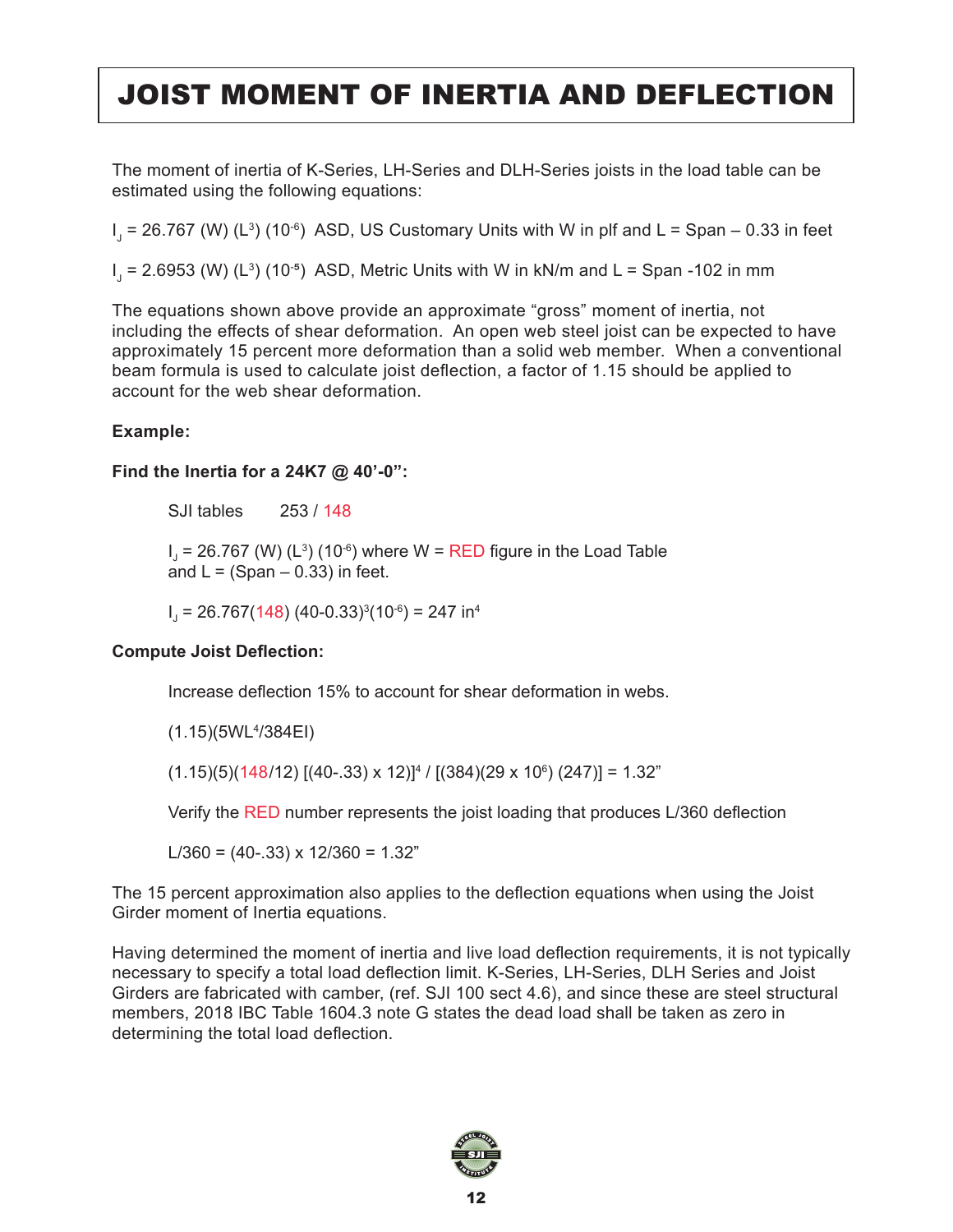

|                      |            |             |             | Based on a 50 ksi Maximum Yield Strength - Loads Shown In Pounds Per Linear Foot (plf)                                               |              |              | STANDARD LOAD TABLE/OPEN WEB STEEL JOISTS, LH-SERIES |              |              |              |              |              |              |              |              |              |              |              |              |
|----------------------|------------|-------------|-------------|--------------------------------------------------------------------------------------------------------------------------------------|--------------|--------------|------------------------------------------------------|--------------|--------------|--------------|--------------|--------------|--------------|--------------|--------------|--------------|--------------|--------------|--------------|
| Joist<br>Designation |            |             |             | 28LH05 28LH06 28LH07 28LH08 28LH09 28LH10 28LH11 28LH12 28LH13 28LH14 28LH15 28LH16 28LH17 28LH18 28LH19 28LH20 28LH21 28LH22 28LH23 |              |              |                                                      |              |              |              |              |              |              |              |              |              |              |              |              |
| Depth (in.)          | 28         | 28          | 28          | 28                                                                                                                                   | 28           | 28           | 28                                                   | 28           | 28           | 28           | 28           | 28           | 28           | 28           | 28           | 28           | 28           | 28           | 28           |
| Approx. Wt.          |            |             |             |                                                                                                                                      |              |              |                                                      |              |              |              |              |              |              |              |              |              |              |              |              |
| $(lbs.$ /ft.)        | 13         | 16          | 17          | 18                                                                                                                                   | 21           | 23           | 25                                                   | 27           | 30           | 35           | 38           | 42           | 49           | 56           | 63           | 79           | 88           | 102          | 111          |
| Span (ft.)           |            |             |             |                                                                                                                                      |              |              |                                                      |              |              |              |              |              |              |              |              |              |              |              |              |
| ۰<br>28              | 939        | 1246        | 1452        | 1554                                                                                                                                 | 2013         | 2157         | 2355                                                 | 2758         | 3051         | 3688         | 3997         |              |              |              |              |              |              |              |              |
|                      | 626        | 831         | 968         | 1036                                                                                                                                 | 1342         | 1438         | 1570                                                 | 1839         | 1944         | 2459         | 2665         |              |              |              |              |              |              |              |              |
| 29                   | 894<br>596 | 1186<br>791 | 1380<br>920 | 1474<br>983                                                                                                                          | 1906<br>1271 | 2043<br>1362 | 2230<br>1487                                         | 2611<br>1674 | 2883<br>1747 | 3486<br>2324 | 3777<br>2518 | 4443<br>2839 |              |              |              |              |              |              |              |
| 30                   | 852        | 1132        | 1311        | 1401                                                                                                                                 | 1806         | 1936         | 2113                                                 | 2476         | 2727         | 3298         | 3574         | 4197         |              |              |              |              |              |              |              |
| 31                   | 568<br>813 | 755<br>1080 | 874<br>1246 | 934<br>1333                                                                                                                          | 1186<br>1714 | 1291<br>1837 | 1380<br>2005                                         | 1510<br>2349 | 1576<br>2583 | 2130<br>3124 | 2317<br>3385 | 2561<br>3970 |              |              |              |              |              |              |              |
|                      | 542        | 720         | 818         | 873                                                                                                                                  | 1074         | 1169         | 1249                                                 | 1367         | 1427         | 1928         | 2098         | 2319         |              |              |              |              |              |              |              |
| 32                   | 775<br>499 | 1030        | 1186        | 1269                                                                                                                                 | 1627         | 1744         | 1905                                                 | 2232<br>1242 | 2449<br>1296 | 2962         | 3210         | 3760         | 4332<br>2406 |              |              |              |              |              |              |
| 33                   | 741        | 658<br>984  | 743<br>1129 | 793<br>1209                                                                                                                          | 975<br>1548  | 1062<br>1659 | 1134<br>1810                                         | 2121         | 2325         | 1751<br>2812 | 1905<br>3048 | 2106<br>3565 | 4107         |              |              |              |              |              |              |
|                      | 454        | 600         | 677         | 722                                                                                                                                  | 888          | 967          | 1033                                                 | 1131         | 1181         | 1595         | 1735         | 1918         | 2192         |              |              |              |              |              |              |
| 34                   | 708<br>415 | 940<br>548  | 1077<br>618 | 1152<br>660                                                                                                                          | 1473<br>811  | 1578<br>883  | 1723<br>944                                          | 2019<br>1033 | 2211<br>1079 | 2673<br>1457 | 2896<br>1585 | 3385<br>1752 | 3888<br>2002 | 4404<br>2286 |              |              |              |              |              |
| 35                   | 676        | 900         | 1027        | 1099                                                                                                                                 | 1402         | 1503         | 1641                                                 | 1923         | 2103         | 2542         | 2755         | 3205         | 3667         | 4186         |              |              |              |              |              |
|                      | 380        | 502         | 566         | 604                                                                                                                                  | 743          | 809          | 865                                                  | 946          | 988          | 1335         | 1452         | 1605         | 1834         | 2094         |              |              |              |              |              |
| 36                   | 648<br>349 | 861<br>461  | 981<br>520  | 1050<br>555                                                                                                                          | 1338<br>682  | 1434<br>743  | 1564<br>794                                          | 1834<br>869  | 2002<br>907  | 2421<br>1226 | 2625<br>1333 | 3027<br>1474 | 3465<br>1684 | 3982<br>1923 | 4492<br>2127 |              |              |              |              |
| $\overline{37}$      | 621        | 825         | 937         | 1003                                                                                                                                 | 1276         | 1368         | 1494                                                 | 1749         | 1908         | 2308         | 2502         | 2865         | 3279         | 3790         | 4249         |              |              |              |              |
|                      | 321<br>594 | 424<br>790  | 478<br>897  | 511<br>960                                                                                                                           | 628<br>1219  | 684<br>1306  | 731<br>1426                                          | 800<br>1670  | 835<br>1821  | 1128<br>2202 | 1227<br>2386 | 1356<br>2715 | 1550<br>3106 | 1770<br>3592 | 1958<br>4027 |              |              |              |              |
| 38                   | 296        | 391         | 441         | 471                                                                                                                                  | 579          | 631          | 674                                                  | 738          | 770          | 1040         | 1132         | 1251         | 1429         | 1632         | 1806         |              |              |              |              |
| 39                   | 570        | 757         | 859         | 918                                                                                                                                  | 1165         | 1249         | 1363                                                 | 1597         | 1740         | 2103         | 2280         | 2575         | 2947         | 3409         | 3822         |              |              |              |              |
| 40                   | 274<br>547 | 362<br>727  | 408<br>823  | 435<br>880                                                                                                                           | 536<br>1114  | 583<br>1195  | 623<br>1305                                          | 682<br>1528  | 712<br>1662  | 962<br>2010  | 1046<br>2179 | 1157<br>2448 | 1321<br>2800 | 1509<br>3238 | 1670<br>3631 |              |              |              |              |
|                      | 254        | 335         | 378         | 403                                                                                                                                  | 496          | 540          | 577                                                  | 632          | 659          | 891          | 969          | 1071         | 1224         | 1398         | 1546         |              |              |              |              |
| 41                   | 525        | 699         | 789         | 843                                                                                                                                  | 1062         | 1144         | 1249                                                 | 1464         | 1590         | 1923         | 2085         | 2329         | 2665         | 3082         | 3454         | 4326         |              |              |              |
| 42                   | 236<br>505 | 311<br>672  | 351<br>757  | 374<br>810                                                                                                                           | 460<br>1000  | 501<br>1093  | 536<br>1170                                          | 586<br>1285  | 612<br>1342  | 827<br>1842  | 899<br>1996  | 994<br>2218  | 1136<br>2538 | 1297<br>2935 | 1435<br>3291 | 1782<br>4120 |              |              |              |
|                      | 219        | 289         | 326         | 348                                                                                                                                  | 428          | 466          | 498                                                  | 545          | 569          | 769          | 836          | 924          | 1056         | 1206         | 1334         | 1657         |              |              |              |
| 43                   | 484<br>205 | 643<br>270  | 726<br>305  | 775<br>325                                                                                                                           | 958<br>400   | 1056<br>439  | 1143<br>475                                          | 1255<br>520  | 1311<br>543  | 1765<br>716  | 1912<br>779  | 2115<br>861  | 2421<br>983  | 2799<br>1123 | 3138<br>1243 | 3930<br>1543 | 4387<br>1708 |              |              |
| 44                   | 465        | 618         | 696         | 744                                                                                                                                  | 918          | 1018         | 1104                                                 | 1227         | 1281         | 1693         | 1834         | 2019         | 2311         | 2673         | 2997         | 3751         | 4189         |              |              |
|                      | 192        | 253         | 285         | 305                                                                                                                                  | 375          | 414          | 448                                                  | 496          | 518          | 668          | 726          | 803          | 917          | 1048         | 1159         | 1439         | 1593         |              |              |
| 45                   | 445<br>180 | 592<br>238  | 667<br>267  | 712<br>285                                                                                                                           | 879<br>351   | 976<br>388   | 1066<br>423                                          | 1200<br>476  | 1252<br>495  | 1624<br>624  | 1761<br>679  | 1930<br>750  | 2209<br>857  | 2554<br>979  | 2863<br>1083 | 3585<br>1345 | 4003<br>1489 | 4404<br>1688 |              |
| 46                   | 429        | 568         | 640         | 684                                                                                                                                  | 844          | 937          | 1023                                                 | 1173         | 1224         | 1560         | 1692         | 1846         | 2113         | 2443         | 2740         | 3430         | 3829         | 4212         |              |
| 47                   | 169<br>412 | 223<br>546  | 251<br>615  | 268<br>657                                                                                                                           | 329<br>810   | 364<br>900   | 397<br>982                                           | 454<br>1149  | 472<br>1198  | 584<br>1498  | 635<br>1626  | 702<br>1768  | 802<br>2023  | 916<br>2340  | 1013<br>2623 | 1258<br>3285 | 1393<br>3667 | 1579<br>4033 |              |
|                      | 159        | 209         | 236         | 252                                                                                                                                  | 309          | 342          | 373                                                  | 435          | 452          | 547          | 595          | 658          | 751          | 858          | 950          | 1179         | 1305         | 1480         |              |
| 48                   | 397        | 525         | 591         | 630                                                                                                                                  | 778          | 864          | 943                                                  | 1105         | 1173         | 1437         | 1564         | 1695         | 1939         | 2242         | 2514         | 3148         | 3516         | 3867         | 4425         |
| 49                   | 150<br>382 | 197<br>505  | 222<br>568  | 236<br>604                                                                                                                           | 291<br>748   | 322<br>831   | 351<br>907                                           | 408<br>1063  | 433<br>1149  | 513<br>1378  | 558<br>1506  | 617<br>1626  | 705<br>1860  | 805<br>2151  | 891<br>2412  | 1106<br>3021 | 1225<br>3372 | 1389<br>3709 | 1510<br>4254 |
|                      | 142        | 186         | 209         | 222                                                                                                                                  | 274          | 303          | 331                                                  | 383          | 415          | 482          | 525          | 580          | 663          | 757          | 837          | 1040         | 1151         | 1305         | 1419         |
| 50                   | 367<br>133 | 486<br>175  | 547<br>197  | 580<br>209                                                                                                                           | 721<br>258   | 799<br>285   | 873<br>312                                           | 1023<br>361  | 1126<br>396  | 1323<br>454  | 1446<br>493  | 1561<br>546  | 1786<br>623  | 2065<br>712  | 2316<br>788  | 2899<br>978  | 3238<br>1083 | 3561<br>1228 | 4090<br>1335 |
| 51                   | 355        | 469         | 528         | 556                                                                                                                                  | 694          | 769          | 841                                                  | 984          | 1083         | 1272         | 1389         | 1500         | 1716         | 1984         | 2226         | 2787         | 3111         | 3421         | 3937         |
|                      | 126        | 166         | 186         | 196                                                                                                                                  | 243          | 269          | 294                                                  | 340          | 373          | 427          | 465          | 514          | 587          | 670          | 742          | 921          | 1020         | 1156         | 1257         |
| 52                   | 342<br>119 | 451<br>156  | 508<br>176  | 535<br>185                                                                                                                           | 669<br>228   | 742<br>255   | 810<br>278                                           | 948<br>321   | 1041<br>352  | 1222<br>403  | 1336<br>438  | 1443<br>485  | 1651<br>554  | 1909<br>632  | 2140<br>700  | 2679<br>869  | 2992<br>962  | 3291<br>1090 | 3793<br>1186 |
| 53                   | 330        | 436         | 490         | 516                                                                                                                                  | 645          | 715          | 781                                                  | 913          | 1002         | 1176         | 1285         | 1387         | 1588         | 1837         | 2059         | 2578         | 2880         | 3166         | 3655         |
|                      | 113        | 148         | 166         | 175                                                                                                                                  | 216          | 241          | 263                                                  | 303          | 332          | 380          | 414          | 457          | 523          | 597          | 660          | 820          | 908          | 1029         | 1119         |
| 54                   | 319        | 421         | 474         | 496                                                                                                                                  | 622          | 690          | 753                                                  | 880          | 964          | 1132         | 1239         | 1336         | 1530         | 1770         | 1983         | 2484         | 2773         | 3049         | 3526         |
| 55                   | 107<br>309 | 140<br>406  | 158<br>457  | 165<br>478                                                                                                                           | 204<br>601   | 228<br>666   | 249<br>727                                           | 285<br>849   | 314<br>930   | 359<br>1092  | 391<br>1194  | 432<br>1288  | 494<br>1474  | 564<br>1705  | 624<br>1912  | 775<br>2394  | 858<br>2673  | 973<br>2940  | 1058<br>3403 |
|                      | 102        | 133         | 150         | 156                                                                                                                                  | 193          | 215          | 236                                                  | 270          | 297          | 340          | 370          | 409          | 467          | 534          | 591          | 733          | 812          | 921          | 1001         |
| 56                   | 298        | 393         | 442         | 462                                                                                                                                  | 580          | 643          | 702                                                  | 819          | 897          | 1053         | 1150         | 1242         | 1422         | 1644         | 1843         | 2308         | 2577         | 2835         | 3286         |
|                      | 97         | 126         | 142         | 148                                                                                                                                  | 183          | 204          | 223                                                  | 256          | 281          | 322          | 350          | 387          | 443          | 505          | 559          | 695          | 769          | 872          | 948          |

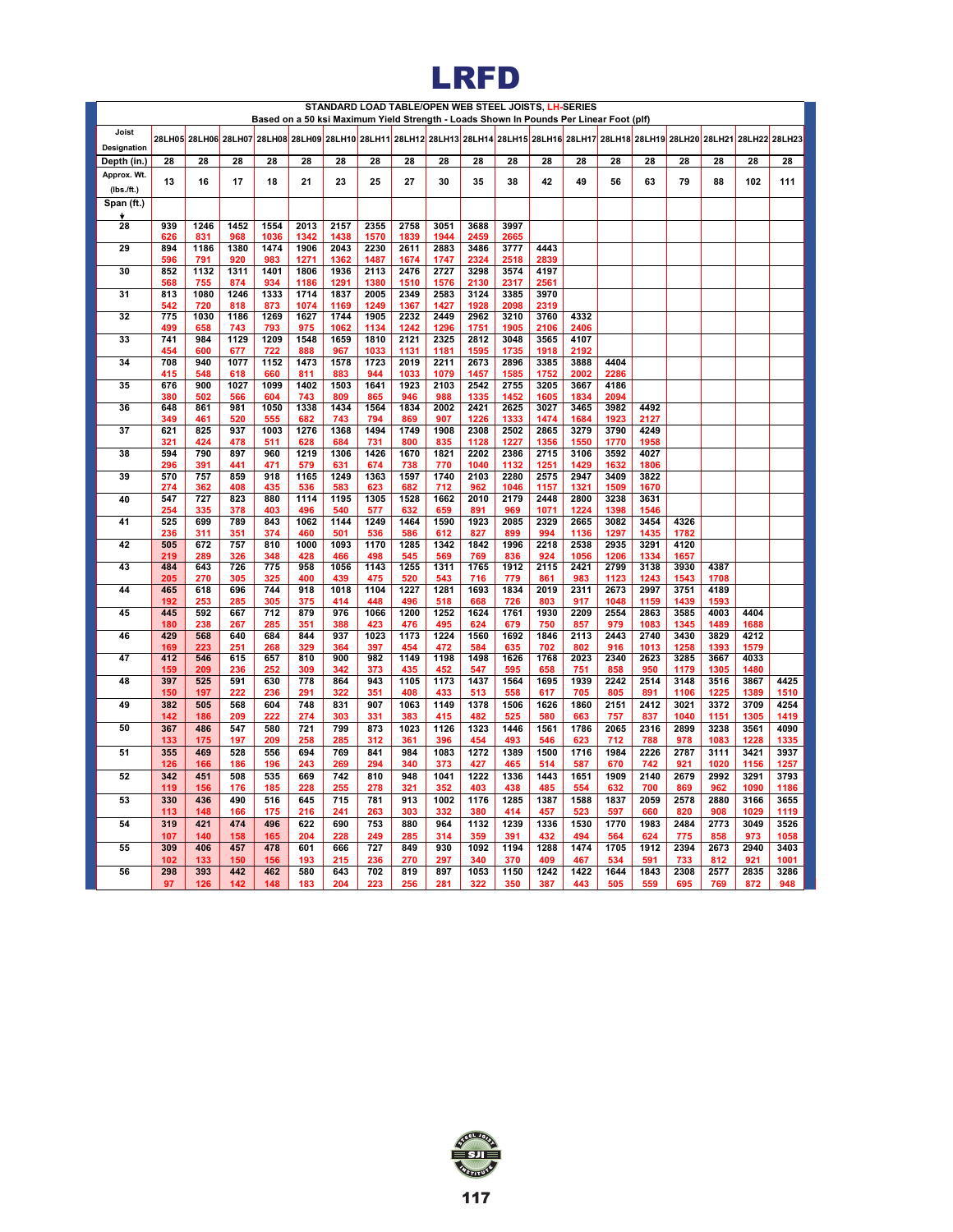# **LRFD**

|                         |            |             |             |              |              |              |              |              |              |              |              | STANDARD LOAD TABLE/OPEN WEB STEEL JOISTS, LH-SERIES | Based on a 50 ksi Maximum Yield Strength - Loads Shown In Pounds Per Linerar Foot (plf)                                              |              |              |              |              |              |              |
|-------------------------|------------|-------------|-------------|--------------|--------------|--------------|--------------|--------------|--------------|--------------|--------------|------------------------------------------------------|--------------------------------------------------------------------------------------------------------------------------------------|--------------|--------------|--------------|--------------|--------------|--------------|
| Joist                   |            |             |             |              |              |              |              |              |              |              |              |                                                      |                                                                                                                                      |              |              |              |              |              |              |
| Designation             |            |             |             |              |              |              |              |              |              |              |              |                                                      | 32LH06 32LH07 32LH08 32LH09 32LH10 32LH11 32LH12 32LH13 32LH14 32LH16 32LH16 32LH17 32LH18 32LH19 32LH20 32LH21 32LH22 32LH23 32LH23 |              |              |              |              |              |              |
| Depth (in.)             | 32         | 32          | 32          | 32           | 32           | 32           | 32           | 32           | 32           | 32           | 32           | 32                                                   | 32                                                                                                                                   | 32           | 32           | 32           | 32           | 32           | 32           |
| Approx. Wt.             | 14         | 16          | 17          | 21           | 21           | 24           | 27           | 30           | 33           | 35           | 42           | 49                                                   | 56                                                                                                                                   | 62           | 78           | 87           | 101          | 110          | 124          |
| (IbsJft.)<br>Span (ft.) |            |             |             |              |              |              |              |              |              |              |              |                                                      |                                                                                                                                      |              |              |              |              |              |              |
|                         |            |             |             |              |              |              |              |              |              |              |              |                                                      |                                                                                                                                      |              |              |              |              |              |              |
| 32                      | 982<br>655 | 1102<br>735 | 1243<br>829 | 1648<br>1099 | 1776<br>1184 | 1944<br>1296 | 2283<br>1522 | 2683<br>1789 | 2874<br>1916 | 3075<br>2050 | 4036<br>2691 |                                                      |                                                                                                                                      |              |              |              |              |              |              |
| 33                      | 943        | 1057        | 1189        | 1573         | 1696         | 1857         | 2179         | 2557         | 2740         | 2931         | 3841         | 4426                                                 |                                                                                                                                      |              |              |              |              |              |              |
| 34                      | 629<br>907 | 705<br>1017 | 793<br>1140 | 1049<br>1504 | 1131<br>1620 | 1238<br>1774 | 1453<br>2082 | 1705<br>2440 | 1827<br>2613 | 1870<br>2796 | 2553<br>3660 | 2920<br>4218                                         |                                                                                                                                      |              |              |              |              |              |              |
|                         | 605        | 678         | 760         | 1003         | 1080         | 1183         | 1388         | 1605         | 1653         | 1708         | 2332         | 2668                                                 |                                                                                                                                      |              |              |              |              |              |              |
| 35                      | 871<br>581 | 976<br>651  | 1092<br>728 | 1438<br>938  | 1549<br>1033 | 1696<br>1131 | 1992<br>1323 | 2329<br>1470 | 2494<br>1514 | 2668<br>1564 | 3489<br>2136 | 4021<br>2443                                         |                                                                                                                                      |              |              |              |              |              |              |
| 36                      | 838        | 939         | 1047        | 1375         | 1483         | 1623         | 1906         | 2226         | 2383         | 2550         | 3330         | 3837                                                 | 4335                                                                                                                                 |              |              |              |              |              |              |
| 37                      | 559<br>805 | 626<br>903  | 689<br>1005 | 861<br>1317  | 950<br>1420  | 1040<br>1554 | 1215<br>1825 | 1350<br>2128 | 1391<br>2278 | 1437<br>2439 | 1961<br>3180 | 2244<br>3664                                         | 2563<br>4140                                                                                                                         |              |              |              |              |              |              |
|                         | 524        | 584         | 634         | 793          | 875          | 957          | 1118         | 1243         | 1280         | 1322         | 1805         | 2065                                                 | 2359                                                                                                                                 |              |              |              |              |              |              |
| 38                      | 775<br>484 | 870<br>539  | 964<br>585  | 1263<br>731  | 1360<br>807  | 1489<br>883  | 1749<br>1032 | 2037<br>1146 | 2181<br>1181 | 2332<br>1220 | 3039<br>1665 | 3502<br>1905                                         | 3957<br>2176                                                                                                                         |              |              |              |              |              |              |
| 39                      | 747        | 837         | 925         | 1210         | 1305         | 1428         | 1677         | 1950         | 2088         | 2235         | 2907         | 3351                                                 | 3786                                                                                                                                 | 4335         |              |              |              |              |              |
| 40                      | 447<br>718 | 498<br>807  | 540<br>889  | 676<br>1161  | 746<br>1251  | 816<br>1369  | 954<br>1609  | 1060<br>1869 | 1091<br>2001 | 1127<br>2140 | 1539<br>2784 | 1761<br>3208                                         | 2012<br>3624                                                                                                                         | 2230<br>4144 |              |              |              |              |              |
|                         | 414        | 461         | 501         | 626          | 691          | 756          | 883          | 981          | 1011         | 1044         | 1426         | 1631                                                 | 1863                                                                                                                                 | 2066         |              |              |              |              |              |
| 41                      | 693        | 777         | 855         | 1114         | 1201         | 1315         | 1545         | 1792         | 1918         | 2053         | 2667         | 3073                                                 | 3472                                                                                                                                 | 3966         |              |              |              |              |              |
| 42                      | 384<br>667 | 428<br>748  | 465<br>823  | 581<br>1071  | 641<br>1155  | 701<br>1263  | 820<br>1483  | 911<br>1719  | 938<br>1842  | 969<br>1971  | 1323<br>2557 | 1513<br>2934                                         | 1729<br>3330                                                                                                                         | 1917<br>3798 |              |              |              |              |              |
|                         | 357        | 398         | 432         | 540          | 596          | 652          | 762          | 847          | 872          | 901          | 1230         | 1407                                                 | 1608                                                                                                                                 | 1782         |              |              |              |              |              |
| 43                      | 645<br>333 | 723<br>371  | 792<br>402  | 1030<br>503  | 1110<br>555  | 1215<br>607  | 1426<br>710  | 1651<br>789  | 1768<br>812  | 1893<br>839  | 2443<br>1146 | 2797<br>1310                                         | 3195<br>1497                                                                                                                         | 3633<br>1660 |              |              |              |              |              |
| 44                      | 621        | 697         | 763         | 990          | 1068         | 1168         | 1372         | 1587         | 1699         | 1818         | 2332         | 2671                                                 | 3069                                                                                                                                 | 3468         | 4350         |              |              |              |              |
| 45                      | 310<br>600 | 346<br>673  | 375<br>735  | 469<br>954   | 518<br>1027  | 567<br>1125  | 662<br>1320  | 736<br>1525  | 758<br>1633  | 783<br>1749  | 1069<br>2229 | 1222<br>2553                                         | 1397<br>2949                                                                                                                         | 1548<br>3315 | 1927<br>4156 |              |              |              |              |
|                         | 290        | 323         | 351         | 439          | 484          | 529          | 619          | 687          | 708          | 731          | 998          | 1142                                                 | 1305                                                                                                                                 | 1447         | 1801         |              |              |              |              |
| 46                      | 579<br>271 | 649<br>302  | 709<br>328  | 918<br>410   | 990<br>453   | 1083<br>495  | 1272<br>579  | 1468<br>643  | 1572<br>663  | 1683<br>684  | 2133<br>934  | 2442<br>1069                                         | 2824<br>1221                                                                                                                         | 3171<br>1354 | 3976<br>1685 | 4441<br>1866 |              |              |              |
| 47                      | 559        | 628         | 684         | 885          | 954          | 1044         | 1225         | 1414         | 1513         | 1620         | 2041         | 2338                                                 | 2704                                                                                                                                 | 3037         | 3808         | 4252         |              |              |              |
| 48                      | 254<br>541 | 283<br>607  | 307<br>660  | 385<br>849   | 424<br>919   | 464<br>1006  | 542<br>1182  | 603<br>1362  | 621<br>1458  | 641<br>1560  | 875<br>1957  | 1001<br>2241                                         | 1144<br>2593                                                                                                                         | 1268<br>2910 | 1579<br>3649 | 1749<br>4077 | 4485         |              |              |
|                         | 239        | 266         | 288         | 361          | 398          | 436          | 509          | 566          | 583          | 602          | 821          | 940                                                  | 1074                                                                                                                                 | 1190         | 1482         | 1641         | 1862         |              |              |
| 49                      | 523<br>224 | 586<br>250  | 637<br>271  | 816<br>339   | 886<br>374   | 970<br>409   | 1140<br>478  | 1312<br>531  | 1405<br>547  | 1504<br>565  | 1878<br>772  | 2151<br>883                                          | 2487<br>1009                                                                                                                         | 2793<br>1118 | 3501<br>1392 | 3910<br>1542 | 4303<br>1750 |              |              |
| 50                      | 507        | 568         | 616         | 774          | 856          | 937          | 1101         | 1225         | 1264         | 1305         | 1803         | 2064                                                 | 2388                                                                                                                                 | 2680         | 3361         | 3754         | 4131         |              |              |
| 51                      | 211<br>489 | 235<br>549  | 255<br>595  | 319<br>747   | 352<br>825   | 385<br>903   | 450<br>1068  | 500<br>1201  | 515<br>1239  | 532<br>1279  | 726<br>1732  | 831<br>1984                                          | 949<br>2295                                                                                                                          | 1052<br>2575 | 1310<br>3231 | 1451<br>3607 | 1646<br>3970 | 4477         |              |
|                         | 199        | 223         | 242         | 302          | 332          | 363          | 428          | 480          | 495          | 511          | 684          | 782                                                  | 894                                                                                                                                  | 991          | 1234         | 1366         | 1550         | 1689         |              |
| 52                      | 472<br>189 | 529         | 574<br>229  | 720<br>285   | 796          | 870          | 1032<br>406  | 1177<br>461  | 1215         | 1255<br>492  | 1666         | 1908                                                 | 2206                                                                                                                                 | 2478<br>935  | 3106         | 3469         | 3817<br>1462 | 4315<br>1593 |              |
| 53                      | 456        | 211<br>511  | 553         | 694          | 315<br>768   | 343<br>840   | 996          | 1156         | 476<br>1192  | 1231         | 645<br>1603  | 738<br>1836                                          | 843<br>2124                                                                                                                          | 2383         | 1163<br>2989 | 1288<br>3339 | 3673         | 4162         | 4381         |
| 54                      | 179<br>441 | 200<br>493  | 216<br>535  | 270<br>670   | 297<br>742   | 325<br>811   | 384<br>961   | 444<br>1113  | 458<br>1170  | 473<br>1207  | 609<br>1543  | 697<br>1768                                          | 796<br>2046                                                                                                                          | 882<br>2296  | 1098<br>2880 | 1216<br>3216 | 1380<br>3538 | 1504<br>4018 | 1628<br>4219 |
|                         | 169        | 189         | 205         | 256          | 282          | 308          | 364          | 420          | 440          | 454          | 575          | 658                                                  | 752                                                                                                                                  | 834          | 1038         | 1150         | 1305         | 1421         | 1539         |
| 55                      | 426<br>161 | 477<br>179  | 517<br>194  | 648<br>243   | 717<br>267   | 783<br>292   | 928<br>345   | 1072<br>397  | 1149<br>417  | 1186<br>438  | 1488<br>544  | 1704<br>623                                          | 1971<br>712                                                                                                                          | 2212<br>789  | 2775<br>982  | 3099<br>1088 | 3409<br>1234 | 3880<br>1344 | 4066<br>1456 |
| 56                      | 412        | 462         | 499         | 627          | 693          | 757          | 897          | 1035         | 1107         | 1164         | 1435         | 1644                                                 | 1900                                                                                                                                 | 2134         | 2676         | 2989         | 3288         | 3748         | 3921         |
| 57                      | 153<br>399 | 170<br>447  | 184<br>483  | 230<br>606   | 254<br>667   | 277<br>732   | 327<br>867   | 376<br>999   | 395<br>1069  | 422<br>1144  | 516<br>1384  | 590<br>1585                                          | 674<br>1834                                                                                                                          | 747<br>2059  | 930<br>2583  | 1030<br>2884 | 1169<br>3174 | 1273<br>3624 | 1379<br>3784 |
|                         | 145        | 162         | 175         | 219          | 240          | 263          | 311          | 354          | 374          | 407          | 489          | 559                                                  | 639                                                                                                                                  | 708          | 882          | 977          | 1108         | 1207         | 1307         |
| 58                      | 385        | 432         | 468         | 586          | 645          | 709          | 838          | 964          | 1032         | 1125         | 1336         | 1531                                                 | 1771                                                                                                                                 | 1989         | 2493         | 2785         | 3064         | 3505         | 3654         |
| 59                      | 138<br>373 | 154<br>418  | 167<br>453  | 208<br>568   | 228<br>624   | 251<br>687   | 295<br>811   | 336<br>931   | 355<br>997   | 393<br>1087  | 464<br>1291  | 531<br>1479                                          | 606<br>1711                                                                                                                          | 672<br>1921  | 837<br>2409  | 927<br>2691  | 1051<br>2961 | 1145<br>3393 | 1240<br>3531 |
|                         | 131        | 146         | 159         | 198          | 217          | 239          | 281          | 319          | 337          | 374          | 440          | 504                                                  | 576                                                                                                                                  | 638          | 794          | 880          | 999          | 1088         | 1178         |
| 60                      | 363<br>125 | 406<br>140  | 439<br>151  | 550<br>189   | 603<br>206   | 664<br>227   | 786<br>267   | 900<br>304   | 964<br>321   | 1051<br>355  | 1249<br>419  | 1431<br>479                                          | 1654<br>547                                                                                                                          | 1857<br>607  | 2329<br>755  | 2601<br>836  | 2862<br>949  | 3285<br>1034 | 3412<br>1120 |
| 61                      | 351        | 393         | 426         | 534          | 583          | 643          | 762          | 871          | 933          | 1017         | 1207         | 1383                                                 | 1600                                                                                                                                 | 1797         | 2253         | 2517         | 2769         | 3183         | 3301         |
| 62                      | 119<br>340 | 133<br>381  | 144<br>412  | 180<br>517   | 196<br>564   | 216<br>624   | 255<br>738   | 288<br>843   | 304<br>903   | 338<br>984   | 398<br>1168  | 456<br>1339                                          | 521<br>1549                                                                                                                          | 577<br>1738  | 718<br>2181  | 796<br>2436  | 903<br>2679  | 984<br>3085  | 1065<br>3195 |
|                         | 114        | 127         | 137         | 172          | 186          | 206          | 243          | 275          | 290          | 322          | 379          | 434                                                  | 496                                                                                                                                  | 549          | 684          | 758          | 860          | 937          | 1014         |
| 63                      | 330<br>108 | 370<br>121  | 400<br>131  | 502<br>164   | 546<br>178   | 604<br>196   | 715<br>232   | 816<br>262   | 874<br>276   | 952<br>306   | 1132<br>361  | 1296<br>413                                          | 1500<br>472                                                                                                                          | 1684<br>524  | 2112<br>652  | 2358<br>722  | 2595<br>819  | 2991<br>892  | 3094<br>966  |
| 64                      | 321        | 360         | 388         | 487          | 529          | 585          | 694          | 790          | 846          | 924          | 1096         | 1255                                                 | 1453                                                                                                                                 | 1632         | 2046         | 2284         | 2514         | 2901         | 2997         |
|                         | 104        | 116         | 125         | 157          | 169          | 187          | 221          | 249          | 264          | 292          | 344          | 394                                                  | 450                                                                                                                                  | 499          | 622          | 688          | 781          | 851          | 922          |

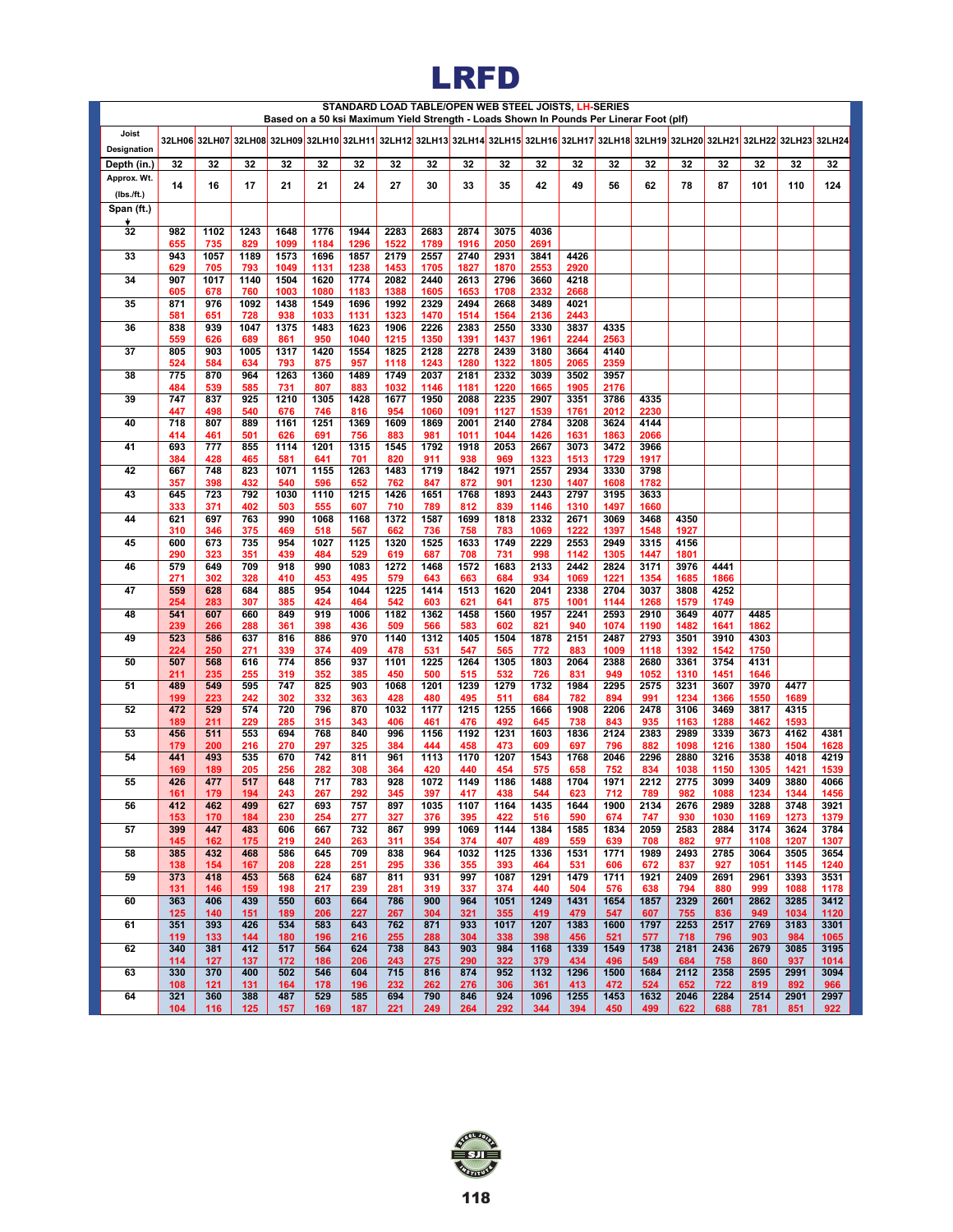## **LRFD**

|                           |               |                |                |                | Based on a 345 MPa Maximum Yield Strength - Loads Shown In Kilonewtons Per Meter (kN/m)                                              |                |                |                |                | METRIC LOAD TABLE/OPEN WEB STEEL JOISTS, LH-SERIES |                |                |                |                |                |                |                |                |                |
|---------------------------|---------------|----------------|----------------|----------------|--------------------------------------------------------------------------------------------------------------------------------------|----------------|----------------|----------------|----------------|----------------------------------------------------|----------------|----------------|----------------|----------------|----------------|----------------|----------------|----------------|----------------|
| Joist                     |               |                |                |                | 28LH05 28LH06 28LH07 28LH08 28LH09 28LH10 28LH11 28LH12 28LH13 28LH14 28LH15 28LH16 28LH17 28LH17 28LH19 28LH20 28LH21 28LH22 28LH23 |                |                |                |                |                                                    |                |                |                |                |                |                |                |                |                |
| Designation<br>Depth (mm) | 711           | 711            | 711            | 711            | 711                                                                                                                                  | 711            | 711            | 711            | 711            | 711                                                | 711            | 711            | 711            | 711            | 711            | 711            | 711            | 711            | 711            |
| Approx. Wt.               |               |                |                |                |                                                                                                                                      |                |                |                |                |                                                    |                |                |                |                |                |                |                |                |                |
| (kN/m)                    | 0.19          | 0.23           | 0.25           | 0.26           | 0.31                                                                                                                                 | 0.34           | 0.36           | 0.39           | 0.44           | 0.51                                               | 0.55           | 0.61           | 0.72           | 0.82           | 0.92           | 1.15           | 1.28           | 1.49           | 1.62           |
| Span (mm)                 |               |                |                |                |                                                                                                                                      |                |                |                |                |                                                    |                |                |                |                |                |                |                |                |                |
| 8534                      | 13.70         | 18.18          | 21.19          | 22.67          | 29.37                                                                                                                                | 31.47          | 34.36          | 40.24          | 44.52          | 53.82                                              | 58.33          |                |                |                |                |                |                |                |                |
| 8839                      | 9.13<br>13.04 | 12.12<br>17.30 | 14.12<br>20.13 | 15.11<br>21.51 | 19.58<br>27.81                                                                                                                       | 20.98<br>29.81 | 22.91<br>32.54 | 26.83<br>38.10 | 28.37<br>42.07 | 35.88<br>50.87                                     | 38.89<br>55.12 | 64.84          |                |                |                |                |                |                |                |
|                           | 8.69          | 11.54          | 13.42          | 14.34          | 18.54                                                                                                                                | 19.87          | 21.70          | 24.43          | 25.49          | 33.91                                              | 36.74          | 41.43          |                |                |                |                |                |                |                |
| 9144                      | 12.43<br>8.28 | 16.52<br>11.01 | 19.13<br>12.75 | 20.44<br>13.63 | 26.35<br>17.30                                                                                                                       | 28.25<br>18.84 | 30.83<br>20.13 | 36.13<br>22.03 | 39.79<br>22.99 | 48.13<br>31.08                                     | 52.15<br>33.81 | 61.25<br>37.37 |                |                |                |                |                |                |                |
| 9449                      | 11.86         | 15.76          | 18.18          | 19.45          | 25.01                                                                                                                                | 26.80          | 29.26          | 34.28          | 37.69          | 45.59                                              | 49.40          | 57.93          |                |                |                |                |                |                |                |
| 9754                      | 7.90<br>11.31 | 10.50<br>15.03 | 11.93<br>17.30 | 12.74<br>18.51 | 15.67<br>23.74                                                                                                                       | 17.06<br>25.45 | 18.22<br>27.80 | 19.94<br>32.57 | 20.82<br>35.74 | 28.13<br>43.22                                     | 30.61<br>46.84 | 33.84<br>54.87 | 63.22          |                |                |                |                |                |                |
| 10058                     | 7.28<br>10.81 | 9.60<br>14.36  | 10.84<br>16.47 | 11.57<br>17.64 | 14.22<br>22.59                                                                                                                       | 15.49          | 16.54          | 18.12<br>30.95 | 18.91          | 25.55<br>41.03                                     | 27.80          | 30.73<br>52.02 | 35.11<br>59.93 |                |                |                |                |                |                |
|                           | 6.62          | 8.75           | 9.88           | 10.53          | 12.95                                                                                                                                | 24.21<br>14.11 | 26.41<br>15.07 | 16.50          | 33.93<br>17.23 | 23.27                                              | 44.48<br>25.32 | 27.99          | 31.98          |                |                |                |                |                |                |
| 10363                     | 10.33<br>6.05 | 13.71          | 15.71<br>9.01  | 16.81          | 21.49<br>11.83                                                                                                                       | 23.02<br>12.88 | 25.14<br>13.77 | 29.46<br>15.07 | 32.26<br>15.74 | 39.00<br>21.26                                     | 42.26<br>23.13 | 49.40          | 56.74<br>29.21 | 64.27<br>33.36 |                |                |                |                |                |
| 10668                     | 9.86          | 7.99<br>13.13  | 14.98          | 9.63<br>16.03  | 20.46                                                                                                                                | 21.93          | 23.94          | 28.06          | 30.69          | 37.09                                              | 40.20          | 25.56<br>46.77 | 53.51          | 61.09          |                |                |                |                |                |
| 10973                     | 5.54<br>9.45  | 7.32<br>12.56  | 8.26<br>14.31  | 8.81<br>15.32  | 10.84<br>19.52                                                                                                                       | 11.80<br>20.92 | 12.62<br>22.82 | 13.80<br>26.76 | 14.41<br>29.21 | 19.48<br>35.33                                     | 21.19<br>38.30 | 23.42<br>44.17 | 26.76<br>50.56 | 30.55<br>58.11 | 65.55          |                |                |                |                |
|                           | 5.09          | 6.72           | 7.58           | 8.09           | 9.95                                                                                                                                 | 10.84          | 11.58          | 12.68          | 13.23          | 17.89                                              | 19.45          | 21.51          | 24.57          | 28.06          | 31.04          |                |                |                |                |
| 11278                     | 9.06<br>4.68  | 12.03<br>6.18  | 13.67<br>6.97  | 14.63<br>7.45  | 18.62<br>9.16                                                                                                                        | 19.96<br>9.98  | 21.80<br>10.66 | 25.52<br>11.67 | 27.84<br>12.18 | 33.68<br>16.46                                     | 36.51<br>17.90 | 41.81<br>19.78 | 47.85<br>22.62 | 55.31<br>25.83 | 62.00<br>28.57 |                |                |                |                |
| 11582                     | 8.66          | 11.52          | 13.09          | 14.01          | 17.78                                                                                                                                | 19.05          | 20.81          | 24.37          | 26.57          | 32.13                                              | 34.82          | 39.62          | 45.32          | 52.42          | 58.76          |                |                |                |                |
| 11887                     | 4.31<br>8.31  | 5.70<br>11.04  | 6.43<br>12.53  | 6.87<br>13.39  | 8.44<br>17.00                                                                                                                        | 9.20<br>18.22  | 9.83<br>19.89  | 10.77<br>23.30 | 11.23<br>25.39 | 15.17<br>30.69                                     | 16.52<br>33.27 | 18.25<br>37.57 | 20.85<br>43.00 | 23.81<br>49.75 | 26.35<br>55.77 |                |                |                |                |
|                           | 3.99          | 5.28           | 5.95           | 6.34           | 7.82                                                                                                                                 | 8.50           | 9.09           | 9.95           | 10.39          | 14.03                                              | 15.26          | 16.88          | 19.27          | 22.02          | 24.37          |                |                |                |                |
| 12192                     | 7.98<br>3.70  | 10.60<br>4.88  | 12.01<br>5.51  | 12.84<br>5.88  | 16.25<br>7.23                                                                                                                        | 17.43<br>7.88  | 19.04<br>8.42  | 22.29<br>9.22  | 24.25<br>9.61  | 29.33<br>13.00                                     | 31.80<br>14.14 | 35.72<br>15.63 | 40.86<br>17.86 | 47.25<br>20.40 | 52.99<br>22.56 |                |                |                |                |
| 12497                     | 7.66          | 10.20          | 11.51          | 12.30          | 15.49                                                                                                                                | 16.69          | 18.22          | 21.36          | 23.20          | 28.06                                              | 30.42          | 33.98          | 38.89          | 44.97          | 50.40          | 63.13          |                |                |                |
| 12802                     | 3.44<br>7.36  | 4.53<br>9.80   | 5.12<br>11.04  | 5.45<br>11.82  | 6.71<br>14.59                                                                                                                        | 7.31<br>15.95  | 7.82<br>17.07  | 8.55<br>18.75  | 8.93<br>19.58  | 12.06<br>26.88                                     | 13.11<br>29.12 | 14.50<br>32.36 | 16.57<br>37.03 | 18.92<br>42.83 | 20.94<br>48.02 | 26.00<br>60.12 |                |                |                |
|                           | 3.19          | 4.21           | 4.75           | 5.07           | 6.24                                                                                                                                 | 6.80           | 7.26           | 7.95           | 8.30           | 11.22                                              | 12.20          | 13.48          | 15.41          | 17.60          | 19.46          | 24.18          |                |                |                |
| 13106                     | 7.06<br>2.99  | 9.38<br>3.94   | 10.59<br>4.45  | 11.31<br>4.74  | 13.98<br>5.83                                                                                                                        | 15.41<br>6.40  | 16.68<br>6.93  | 18.31<br>7.58  | 19.13<br>7.92  | 25.75<br>10.44                                     | 27.90<br>11.36 | 30.86<br>12.56 | 35.33<br>14.34 | 40.84<br>16.38 | 45.79<br>18.14 | 57.35<br>22.51 | 64.02<br>24.92 |                |                |
| 13411                     | 6.78<br>2.80  | 9.01           | 10.15          | 10.85          | 13.39                                                                                                                                | 14.85          | 16.11          | 17.90          | 18.69          | 24.70                                              | 26.76          | 29.46          | 33.72          | 39.00          | 43.73          | 54.74          | 61.13          |                |                |
| 13716                     | 6.49          | 3.69<br>8.63   | 4.15<br>9.73   | 4.45<br>10.39  | 5.47<br>12.82                                                                                                                        | 6.04<br>14.24  | 6.53<br>15.55  | 7.23<br>17.51  | 7.55<br>18.27  | 9.74<br>23.70                                      | 10.59<br>25.69 | 11.71<br>28.16 | 13.38<br>32.23 | 15.29<br>37.27 | 16.91<br>41.78 | 21.00<br>52.31 | 23.24<br>58.41 | 64.27          |                |
| 14021                     | 2.62<br>6.26  | 3.47<br>8.28   | 3.89<br>9.34   | 4.15<br>9.98   | 5.12<br>12.31                                                                                                                        | 5.66<br>13.67  | 6.17<br>14.92  | 6.94<br>17.11  | 7.22<br>17.86  | 9.10<br>22.76                                      | 9.90<br>24.69  | 10.94<br>26.94 | 12.50<br>30.83 | 14.28<br>35.65 | 15.80<br>39.98 | 19.62<br>50.05 | 21.73<br>55.88 | 24.63<br>61.46 |                |
|                           | 2.46          | 3.25           | 3.66           | 3.91           | 4.80                                                                                                                                 | 5.31           | 5.79           | 6.62           | 6.88           | 8.52                                               | 9.26           | 10.24          | 11.70          | 13.36          | 14.78          | 18.35          | 20.32          | 23.04          |                |
| 14326                     | 6.01<br>2.32  | 7.96<br>3.05   | 8.97<br>3.44   | 9.58<br>3.67   | 11.82<br>4.50                                                                                                                        | 13.13<br>4.99  | 14.33<br>5.44  | 16.76<br>6.34  | 17.48<br>6.59  | 21.86<br>7.98                                      | 23.72<br>8.68  | 25.80<br>9.60  | 29.52<br>10.96 | 34.14<br>12.52 | 38.27<br>13.86 | 47.94<br>17.20 | 53.51<br>19.04 | 58.85<br>21.59 |                |
| 14630                     | 5.79          | 7.66           | 8.62           | 9.19           | 11.35                                                                                                                                | 12.60          | 13.76          | 16.12          | 17.11          | 20.97                                              | 22.82          | 24.73          | 28.29          | 32.71          | 36.68          | 45.94          | 51.31          | 56.43          | 64.57          |
| 14935                     | 2.18<br>5.57  | 2.87<br>7.36   | 3.23<br>8.28   | 3.44<br>8.81   | 4.24<br>10.91                                                                                                                        | 4.69<br>12.12  | 5.12<br>13.23  | 5.95<br>15.51  | 6.31<br>16.76  | 7.48<br>20.11                                      | 8.14<br>21.97  | 9.00<br>23.72  | 10.28<br>27.14 | 11.74<br>31.39 | 13.00<br>35.20 | 16.14<br>44.08 | 17.87<br>49.21 | 20.27<br>54.12 | 22.03<br>62.08 |
|                           | 2.07          | 2.71           | 3.05           | 3.23           | 3.99                                                                                                                                 | 4.42           | 4.83           | 5.58           | 6.05           | 7.03                                               | 7.66           | 8.46           | 9.67           | 11.04          | 12.21          | 15.17          | 16.79          | 19.04          | 20.70          |
| 15240                     | 5.35<br>1.94  | 7.09<br>2.55   | 7.98<br>2.87   | 8.46<br>3.05   | 10.52<br>3.76                                                                                                                        | 11.66<br>4.15  | 12.74<br>4.55  | 14.92<br>5.26  | 16.43<br>5.77  | 19.30<br>6.62                                      | 21.10<br>7.19  | 22.78<br>7.96  | 26.06<br>9.09  | 30.13<br>10.39 | 33.79<br>11.49 | 42.30<br>14.27 | 47.25<br>15.80 | 51.96<br>17.92 | 59.68<br>19.48 |
| 15545                     | 5.18          | 6.84           | 7.70           | 8.11           | 10.12                                                                                                                                | 11.22          | 12.27          | 14.36          | 15.80          | 18.56                                              | 20.27          | 21.89          | 25.04          | 28.95          | 32.48          | 40.67          | 45.40          | 49.92          | 57.45          |
|                           | 1.83          | 2.42           | 2.71           | 2.86           | 3.54                                                                                                                                 | 3.92           | 4.29           | 4.96           | 5.44           | 6.23                                               | 6.78           | 7.50           | 8.56           | 9.77           | 10.82          | 13.44          | 14.88          | 16.87          | 18.34          |
| 15850                     | 4.99<br>1.73  | 6.58<br>2.27   | 7.41<br>2.56   | 7.80<br>2.69   | 9.76<br>3.32                                                                                                                         | 10.82<br>3.72  | 11.82<br>4.05  | 13.83<br>4.68  | 15.19<br>5.13  | 17.83<br>5.88                                      | 19.49<br>6.39  | 21.05<br>7.07  | 24.09<br>8.08  | 27.85<br>9.22  | 31.23<br>10.21 | 39.09<br>12.68 | 43.66<br>14.03 | 48.02<br>15.90 | 55.35<br>17.30 |
| 16154                     | 4.81          | 6.36           | 7.15           | 7.53           | 9.41                                                                                                                                 | 10.43          | 11.39          | 13.32          | 14.62          | 17.16                                              | 18.75          | 20.24          | 23.17          | 26.80          | 30.04          | 37.62          | 42.03          | 46.20          | 53.34          |
| 16459                     | 1.64<br>4.65  | 2.15<br>6.14   | 2.42<br>6.91   | 2.55<br>7.23   | 3.15<br>9.07                                                                                                                         | 3.51<br>10.06  | 3.83<br>10.98  | 4.42<br>12.84  | 4.84<br>14.06  | 5.54<br>16.52                                      | 6.04<br>18.08  | 6.66<br>19.49  | 7.63<br>22.32  | 8.71<br>25.83  | 9.63<br>28.93  | 11.96<br>36.25 | 13.25<br>40.46 | 15.01<br>44.49 | 16.33<br>51.45 |
|                           | 1.56          | 2.04           | 2.30           | 2.40           | 2.97                                                                                                                                 | 3.32           | 3.63           | 4.15           | 4.58           | 5.23                                               | 5.70           | 6.30           | 7.20           | 8.23           | 9.10           | 11.31          | 12.52          | 14.19          | 15.44          |
| 16764                     | 4.50<br>1.48  | 5.92<br>1.94   | 6.66<br>2.18   | 6.97<br>2.27   | 8.77<br>2.81                                                                                                                         | 9.71<br>3.13   | 10.60<br>3.44  | 12.39<br>3.94  | 13.57<br>4.33  | 15.93<br>4.96                                      | 17.42<br>5.39  | 18.79<br>5.96  | 21.51<br>6.81  | 24.88<br>7.79  | 27.90<br>8.62  | 34.93<br>10.69 | 39.00<br>11.85 | 42.90<br>13.44 | 49.66<br>14.60 |
| 17069                     | 4.34          | 5.73           | 6.45           | 6.74           | 8.46                                                                                                                                 | 9.38           | 10.24          | 11.95          | 13.09          | 15.36                                              | 16.78          | 18.12          | 20.75          | 23.99          | 26.89          | 33.68          | 37.60          | 41.37          | 47.95          |
|                           | 1.41          | 1.83           | 2.07           | 2.15           | 2.67                                                                                                                                 | 2.97           | 3.25           | 3.73           | 4.10           | 4.69                                               | 5.10           | 5.64           | 6.46           | 7.36           | 8.15           | 10.14          | 11.22          | 12.72          | 13.83          |

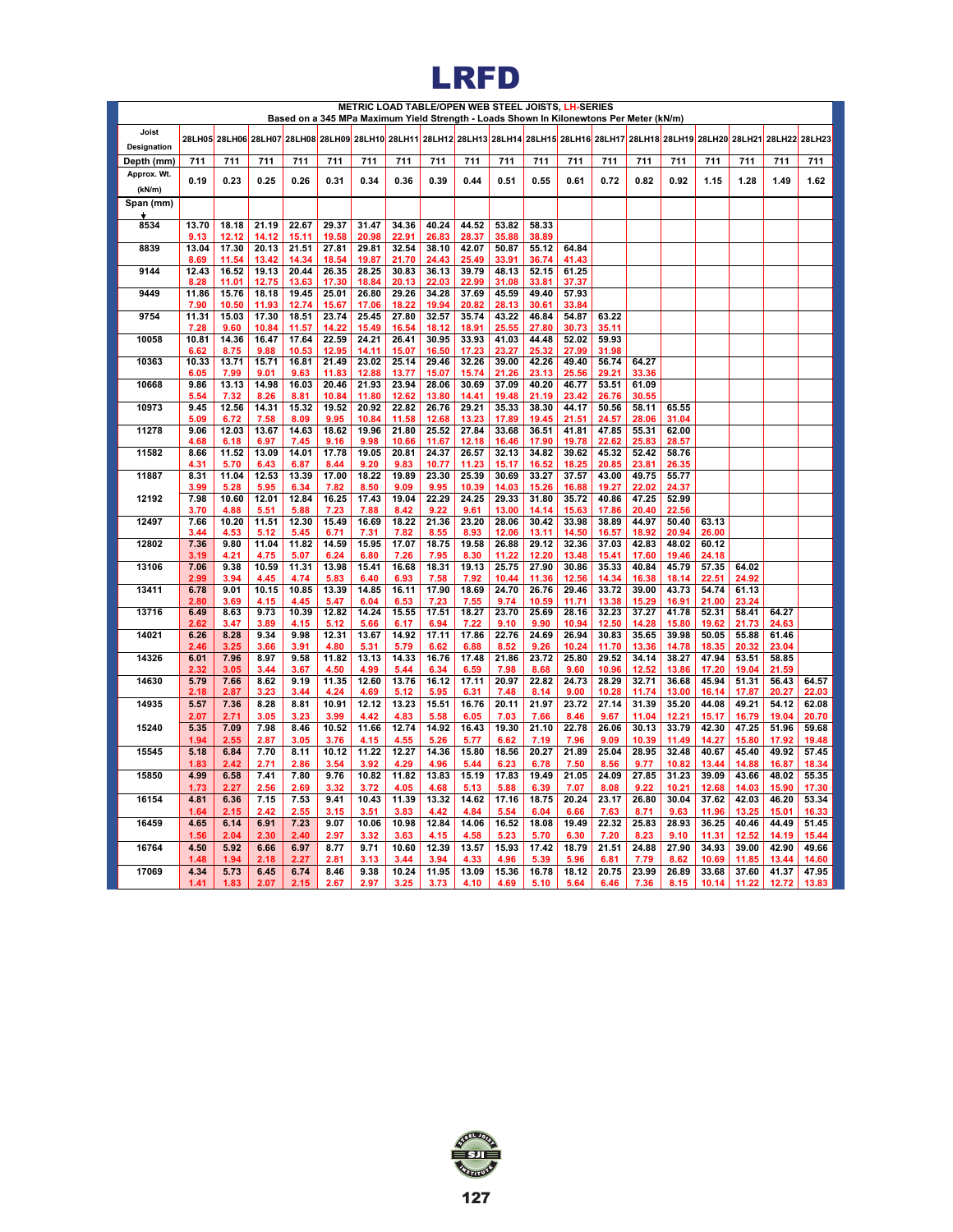# **LRFD**

|                      |               |                                                                                                                                                                |                |                |                |                |                |                | METRIC LOAD TABLE/OPEN WEB STEEL JOISTS, LH-SERIES<br>Based on a 345 MPa Maximum Yield Strength - Loads Shown In Kilonewtons Per Meter (kN/m) |                |                |                |                |                |                |                |                |                |                |
|----------------------|---------------|----------------------------------------------------------------------------------------------------------------------------------------------------------------|----------------|----------------|----------------|----------------|----------------|----------------|-----------------------------------------------------------------------------------------------------------------------------------------------|----------------|----------------|----------------|----------------|----------------|----------------|----------------|----------------|----------------|----------------|
| Joist<br>Designation |               | 32LH06  32LH07  32LH08  32LH09  32LH10  32LH11  32LH12  32LH13  32LH14  32LH16  32LH16  32LH17  32LH18  32LH19  32LH20  32LH21  32LH22  32LH23  32LH23  32LH24 |                |                |                |                |                |                |                                                                                                                                               |                |                |                |                |                |                |                |                |                |                |
| Depth (mm)           | 813           | 813                                                                                                                                                            | 813            | 813            | 813            | 813            | 813            | 813            | 813                                                                                                                                           | 813            | 813            | 813            | 813            | 813            | 813            | 813            | 813            | 813            | 813            |
| Approx. Wt.          | 0.20          | 0.23                                                                                                                                                           | 0.25           | 0.31           | 0.31           | 0.35           | 0.39           | 0.44           | 0.48                                                                                                                                          | 0.51           | 0.61           | 0.72           | 0.82           | 0.90           | 1.14           | 1.27           | 1.47           | 1.61           | 1.81           |
| (kN/m)<br>Span (mm)  |               |                                                                                                                                                                |                |                |                |                |                |                |                                                                                                                                               |                |                |                |                |                |                |                |                |                |                |
| ٠                    |               |                                                                                                                                                                |                |                |                |                |                |                |                                                                                                                                               |                |                |                |                |                |                |                |                |                |                |
| 9754                 | 14.33         | 16.08                                                                                                                                                          | 18.14          | 24.05          | 25.91          | 28.37          | 33.31          | 39.15          | 41.94                                                                                                                                         | 44.87          | 58.90          |                |                |                |                |                |                |                |                |
| 10058                | 9.55<br>13.76 | 10.72<br>15.42                                                                                                                                                 | 12.09<br>17.35 | 16.03<br>22.95 | 17.27<br>24.75 | 18.91<br>27.10 | 22.21<br>31.80 | 26.10<br>37.31 | 27.96<br>39.98                                                                                                                                | 29.91<br>42.77 | 39.27<br>56.05 | 64.59          |                |                |                |                |                |                |                |
| 10363                | 9.17<br>13.23 | 10.28<br>14.84                                                                                                                                                 | 11.57<br>16.63 | 15.30<br>21.94 | 16.50<br>23.64 | 18.06<br>25.88 | 21.20<br>30.38 | 24.88<br>35.60 | 26.66<br>38.13                                                                                                                                | 27.29<br>40.80 | 37.25<br>53.41 | 42.61<br>61.55 |                |                |                |                |                |                |                |
|                      | 8.82          | 9.89                                                                                                                                                           | 11.09          | 14.63          | 15.76          | 17.26          | 20.25          | 23.42          | 24.12                                                                                                                                         | 24.92          | 34.03          | 38.93          |                |                |                |                |                |                |                |
| 10668                | 12.71<br>8.47 | 14.24<br>9.50                                                                                                                                                  | 15.93<br>10.62 | 20.98<br>13.68 | 22.60<br>15.07 | 24.75<br>16.50 | 29.07<br>19.30 | 33.98<br>21.45 | 36.39<br>22.09                                                                                                                                | 38.93<br>22.82 | 50.91<br>31.17 | 58.68<br>35.65 |                |                |                |                |                |                |                |
| 10973                | 12.22         | 13.70                                                                                                                                                          | 15.27          | 20.06          | 21.64          | 23.68          | 27.81          | 32.48          | 34.77                                                                                                                                         | 37.21          | 48.59          | 55.99          | 63.26          |                |                |                |                |                |                |
|                      | 8.15          | 9.13                                                                                                                                                           | 10.05          | 12.56          | 13.86          | 15.17          | 17.73          | 19.70          | 20.30                                                                                                                                         | 20.97          | 28.61          | 32.74          | 37.40          |                |                |                |                |                |                |
| 11278                | 11.74<br>7.64 | 13.17<br>8.52                                                                                                                                                  | 14.66<br>9.25  | 19.22<br>11.57 | 20.72<br>12.76 | 22.67<br>13.96 | 26.63<br>16.31 | 31.05<br>18.14 | 33.24<br>18.68                                                                                                                                | 35.59<br>19.29 | 46.40<br>26.34 | 53.47<br>30.13 | 60.41<br>34.42 |                |                |                |                |                |                |
| 11582                | 11.31         | 12.69                                                                                                                                                          | 14.06          | 18.43          | 19.84          | 21.73          | 25.52          | 29.72          | 31.82                                                                                                                                         | 34.03          | 44.35          | 51.10          | 57.74          |                |                |                |                |                |                |
| 11887                | 7.06<br>10.90 | 7.86<br>12.21                                                                                                                                                  | 8.53<br>13.49  | 10.66<br>17.65 | 11.77<br>19.04 | 12.88<br>20.84 | 15.06<br>24.47 | 16.72<br>28.45 | 17.23<br>30.47                                                                                                                                | 17.80<br>32.61 | 24.29<br>42.42 | 27.80<br>48.90 | 31.75<br>55.25 | 63.26          |                |                |                |                |                |
|                      | 6.52          | 7.26                                                                                                                                                           | 7.88           | 9.86           | 10.88          | 11.90          | 13.92          | 15.46          | 15.92                                                                                                                                         | 16.44          | 22.46          | 25.69          | 29.36          | 32.54          |                |                |                |                |                |
| 12192                | 10.47         | 11.77                                                                                                                                                          | 12.97          | 16.94          | 18.25          | 19.97          | 23.48          | 27.27          | 29.20                                                                                                                                         | 31.23          | 40.62          | 46.81          | 52.88          | 60.47          |                |                |                |                |                |
| 12497                | 6.04<br>10.11 | 6.72<br>11.33                                                                                                                                                  | 7.31<br>12.47  | 9.13<br>16.25  | 10.08<br>17.52 | 11.03<br>19.19 | 12.88<br>22.54 | 14.31<br>26.15 | 14.75<br>27.99                                                                                                                                | 15.23<br>29.96 | 20.81<br>38.92 | 23.80<br>44.84 | 27.18<br>50.67 | 30.15<br>57.87 |                |                |                |                |                |
|                      | 5.60          | 6.24                                                                                                                                                           | 6.78           | 8.47           | 9.35           | 10.23          | 11.96          | 13.29          | 13.68                                                                                                                                         | 14.14          | 19.30          | 22.08          | 25.23          | 27.97          |                |                |                |                |                |
| 12802                | 9.73<br>5.21  | 10.91<br>5.80                                                                                                                                                  | 12.01<br>6.30  | 15.63<br>7.88  | 16.85<br>8.69  | 18.43<br>9.51  | 21.64<br>11.12 | 25.08<br>12.36 | 26.88<br>12.72                                                                                                                                | 28.76<br>13.14 | 37.31<br>17.95 | 42.81<br>20.53 | 48.59<br>23.46 | 55.42<br>26.00 |                |                |                |                |                |
| 13106                | 9.41          | 10.55<br>5.41                                                                                                                                                  | 11.55          | 15.03<br>7.34  | 16.19<br>8.09  | 17.73<br>8.85  | 20.81<br>10.36 | 24.09          | 25.80<br>11.85                                                                                                                                | 27.62          | 35.65<br>16.72 | 40.81          | 46.62          | 53.01<br>24.22 |                |                |                |                |                |
| 13411                | 4.85<br>9.06  | 10.17                                                                                                                                                          | 5.86<br>11.13  | 14.44          | 15.58          | 17.04          | 20.02          | 11.51<br>23.16 | 24.79                                                                                                                                         | 12.24<br>26.53 | 34.03          | 19.11<br>38.98 | 21.84<br>44.78 | 50.61          | 63.48          |                |                |                |                |
| 13716                | 4.52<br>8.75  | 5.04<br>9.82                                                                                                                                                   | 5.47<br>10.72  | 6.84<br>13.92  | 7.55<br>14.98  | 8.27<br>16.41  | 9.66<br>19.26  | 10.74<br>22.25 | 11.06<br>23.83                                                                                                                                | 11.42<br>25.52 | 15.60<br>32.52 | 17.83<br>37.25 | 20.38<br>43.03 | 22.59<br>48.37 | 28.12<br>60.65 |                |                |                |                |
| 14021                | 4.23<br>8.44  | 4.71<br>9.47                                                                                                                                                   | 5.12<br>10.34  | 6.40<br>13.39  | 7.06<br>14.44  | 7.72<br>15.80  | 9.03<br>18.56  | 10.02<br>21.42 | 10.33<br>22.94                                                                                                                                | 10.66<br>24.56 | 14.56<br>31.12 | 16.66<br>35.63 | 19.04<br>41.21 | 21.11<br>46.27 | 26.28<br>58.02 | 64.81          |                |                |                |
| 14326                | 3.95<br>8.15  | 4.40<br>9.16                                                                                                                                                   | 4.78<br>9.98   | 5.98<br>12.91  | 6.61<br>13.92  | 7.22<br>15.23  | 8.44<br>17.87  | 9.38<br>20.63  | 9.67<br>22.08                                                                                                                                 | 9.98<br>23.64  | 13.63<br>29.78 | 15.60<br>34.12 | 17.81<br>39.46 | 19.76<br>44.32 | 24.59<br>55.57 | 27.23<br>62.05 |                |                |                |
| 14630                | 3.70<br>7.89  | 4.13<br>8.85                                                                                                                                                   | 4.48<br>9.63   | 5.61<br>12.39  | 6.18<br>13.41  | 6.77<br>14.68  | 7.90<br>17.24  | 8.80<br>19.87  | 9.06<br>21.27                                                                                                                                 | 9.35<br>22.76  | 12.76<br>28.56 | 14.60<br>32.70 | 16.69<br>37.84 | 18.50<br>42.46 | 23.04<br>53.25 | 25.52<br>59.49 | 65.45          |                |                |
| 14935                | 3.48<br>7.63  | 3.88<br>8.55                                                                                                                                                   | 4.20<br>9.29   | 5.26<br>11.90  | 5.80<br>12.93  | 6.36<br>14.15  | 7.42<br>16.63  | 8.26<br>19.14  | 8.50<br>20.50                                                                                                                                 | 8.78<br>21.94  | 11.98<br>27.40 | 13.71<br>31.39 | 15.67<br>36.29 | 17.36<br>40.76 | 21.62<br>51.09 | 23.94<br>57.06 | 27.17<br>62.79 |                |                |
| 15240                | 3.26<br>7.39  | 3.64<br>8.28                                                                                                                                                   | 3.95<br>8.98   | 4.94<br>11.29  | 5.45<br>12.49  | 5.96<br>13.67  | 6.97<br>16.06  | 7.74<br>17.87  | 7.98<br>18.44                                                                                                                                 | 8.24<br>19.04  | 11.26<br>26.31 | 12.88<br>30.12 | 14.72<br>34.85 | 16.31<br>39.11 | 20.31<br>49.05 | 22.50<br>54.78 | 25.53<br>60.28 |                |                |
|                      | 3.07          | 3.42                                                                                                                                                           | 3.72           | 4.65           | 5.13           | 5.61           | 6.56           | 7.29           | 7.51                                                                                                                                          | 7.76           | 10.59          | 12.12          | 13.84          | 15.35          | 19.11          | 21.17          | 24.02          |                |                |
| 15545                | 7.13<br>2.90  | 8.01<br>3.25                                                                                                                                                   | 8.68<br>3.53   | 10.90<br>4.40  | 12.03<br>4.84  | 13.17<br>5.29  | 15.58<br>6.24  | 17.52<br>7.00  | 18.08<br>7.22                                                                                                                                 | 18.66<br>7.45  | 25.27<br>9.98  | 28.95<br>11.41 | 33.49<br>13.04 | 37.57<br>14.46 | 47.15<br>18.00 | 52.64<br>19.93 | 57.93<br>22.62 | 65.33<br>24.64 |                |
| 15850                | 6.88          | 7.72                                                                                                                                                           | 8.37           | 10.50          | 11.61          | 12.69          | 15.06          | 17.17          | 17.73                                                                                                                                         | 18.31          | 24.31          | 27.84          | 32.19          | 36.16          | 45.32          | 50.62          | 55.70          | 62.97          |                |
| 16154                | 2.75<br>6.65  | 3.07<br>7.45                                                                                                                                                   | 3.34<br>8.07   | 4.15<br>10.12  | 4.59<br>11.20  | 5.00<br>12.25  | 5.92<br>14.53  | 6.72<br>16.87  | 6.94<br>17.39                                                                                                                                 | 7.18<br>17.96  | 9.41<br>23.39  | 10.77<br>26.79 | 12.30<br>30.99 | 13.64<br>34.77 | 16.97<br>43.62 | 18.79<br>48.72 | 21.33<br>53.60 | 23.24<br>60.73 | 63.93          |
|                      | 2.61          | 2.91                                                                                                                                                           | 3.15           | 3.94           | 4.33           | 4.74           | 5.60           | 6.47           | 6.68                                                                                                                                          | 6.90           | 8.88           | 10.17          | 11.61          | 12.87          | 16.02          | 17.74          | 20.13          | 21.94          | 23.75          |
| 16459                | 6.43<br>2.46  | 7.19<br>2.75                                                                                                                                                   | 7.80<br>2.99   | 9.77<br>3.73   | 10.82<br>4.11  | 11.83<br>4.49  | 14.02<br>5.31  | 16.24<br>6.12  | 17.07<br>6.42                                                                                                                                 | 17.61<br>6.62  | 22.51<br>8.39  | 25.80<br>9.60  | 29.85<br>10.97 | 33.50<br>12.17 | 42.03<br>15.14 | 46.93<br>16.78 | 51.63<br>19.04 | 58.63<br>20.73 | 61.57<br>22.46 |
| 16764                | 6.21<br>2.34  | 6.96<br>2.61                                                                                                                                                   | 7.54<br>2.83   | 9.45<br>3.54   | 10.46<br>3.89  | 11.42<br>4.26  | 13.54<br>5.03  | 15.64<br>5.79  | 16.76<br>8.08                                                                                                                                 | 17.30<br>6.39  | 21.71<br>7.93  | 24.86<br>9.09  | 28.76<br>10.39 | 32.28<br>11.51 | 40.49<br>14.33 | 45.22<br>15.87 | 49.75<br>18.00 | 56.62<br>19.61 | 59.33<br>21.24 |
| 17069                | 6.01          | 6.74                                                                                                                                                           | 7.28           | 9.15           | 10.11          | 11.04          | 13.09          | 15.10          | 16.15                                                                                                                                         | 16.98          | 20.94          | 23.99          | 27.72          | 31.14          | 39.05          | 43.62          | 47.98          | 54.69          | 57.22          |
| 17374                | 2.23<br>5.82  | 2.48<br>6.52                                                                                                                                                   | 2.68<br>7.04   | 3.35<br>8.84   | 3.70<br>9.73   | 4.04<br>10.68  | 4.77<br>12.65  | 5.48<br>14.57  | 5.76<br>15.60                                                                                                                                 | 6.15<br>16.69  | 7.53<br>20.19  | 8.61<br>23.13  | 9.83<br>26.76  | 10.90<br>30.04 | 13.57<br>37.69 | 15.03<br>42.08 | 17.06<br>46.32 | 18.57<br>52.88 | 20.12<br>55.22 |
| 17678                | 2.11<br>5.61  | 2.36<br>6.30                                                                                                                                                   | 2.55<br>6.82   | 3.19<br>8.55   | 3.50<br>9.41   | 3.83<br>10.34  | 4.53<br>12.22  | 5.16<br>14.06  | 5.45<br>15.06                                                                                                                                 | 5.93<br>16.41  | 7.13<br>19.49  | 8.15<br>22.34  | 9.32<br>25.84  | 10.33<br>29.02 | 12.87<br>36.38 | 14.25<br>40.64 | 16.17<br>44.71 | 17.61<br>51.15 | 19.07<br>53.32 |
|                      | 2.01          | 2.24                                                                                                                                                           | 2.43           | 3.03           | 3.32           | 3.66           | 4.30           | 4.90           | 5.18                                                                                                                                          | 5.73           | 6.77           | 7.74           | 8.84           | 9.80           | 12.21          | 13.52          | 15.33          | 16.71          | 18.09          |
| 17983                | 5.44<br>1.91  | 6.10<br>2.13                                                                                                                                                   | 6.61<br>2.32   | 8.28<br>2.88   | 9.10<br>3.16   | 10.02<br>3.48  | 11.83<br>4.10  | 13.58<br>4.65  | 14.55<br>4.91                                                                                                                                 | 15.86<br>5.45  | 18.84<br>6.42  | 21.58<br>7.35  | 24.97<br>8.40  | 28.03<br>9.31  | 35.15<br>11.58 | 39.27<br>12.84 | 43.21<br>14.57 | 49.51<br>15.87 | 51.53<br>17.19 |
| 18288                | 5.29<br>1.82  | 5.92<br>2.04                                                                                                                                                   | 6.40<br>2.20   | 8.02<br>2.75   | 8.80<br>3.00   | 9.69<br>3.31   | 11.47<br>3.89  | 13.13<br>4.43  | 14.06<br>4.68                                                                                                                                 | 15.33<br>5.18  | 18.22<br>6.11  | 20.88<br>6.99  | 24.13<br>7.98  | 27.10<br>8.85  | 33.98<br>11.01 | 37.95<br>12.20 | 41.76<br>13.84 | 47.94<br>15.09 | 49.79<br>16.34 |
| 18593                | 5.12<br>1.73  | 5.73<br>1.94                                                                                                                                                   | 6.21<br>2.10   | 7.79<br>2.62   | 8.50<br>2.86   | 9.38<br>3.15   | 11.12<br>3.72  | 12.71<br>4.20  | 13.61<br>4.43                                                                                                                                 | 14.84<br>4.93  | 17.61<br>5.80  | 20.18<br>6.65  | 23.35<br>7.60  | 26.22<br>8.42  | 32.88<br>10.47 | 36.73<br>11.61 | 40.41<br>13.17 | 46.45<br>14.36 | 48.17<br>15.54 |
| 18898                | 4.96<br>1.66  | 5.56<br>1.85                                                                                                                                                   | 6.01<br>1.99   | 7.54<br>2.51   | 8.23<br>2.71   | 9.10<br>3.00   | 10.77<br>3.54  | 12.30<br>4.01  | 13.17<br>4.23                                                                                                                                 | 14.36<br>4.69  | 17.04<br>5.53  | 19.54<br>6.33  | 22.60<br>7.23  | 25.36<br>8.01  | 31.82<br>9.98  | 35.55<br>11.06 | 39.09<br>12.55 | 45.02<br>13.67 | 46.62<br>14.79 |
| 19202                | 4.81<br>1.57  | 5.39<br>1.76                                                                                                                                                   | 5.83<br>1.91   | 7.32<br>2.39   | 7.96<br>2.59   | 8.81<br>2.86   | 10.43<br>3.38  | 11.90<br>3.82  | 12.75<br>4.02                                                                                                                                 | 13.89<br>4.46  | 16.52<br>5.26  | 18.91<br>6.02  | 21.89<br>6.88  | 24.57<br>7.64  | 30.82<br>9.51  | 34.41<br>10.53 | 37.87<br>11.95 | 43.65<br>13.01 | 45.15<br>14.09 |
| 19507                | 4.68          | 5.25                                                                                                                                                           | 5.66           | 7.10           | 7.72           | 8.53           | 10.12          | 11.52          | 12.34                                                                                                                                         | 13.48          | 15.99          | 18.31          | 21.20          | 23.81          | 29.85          | 33.33          | 36.68          | 42.33          | 43.73          |
|                      | 1.51          | 1.69                                                                                                                                                           | 1.82           | 2.29           | 2.46           | 2.72           | 3.22           | 3.63           | 3.85                                                                                                                                          | 4.26           | 5.02           | 5.74           | 6.56           | 7.28           | 9.07           | 10.04          | 11.39          | 12.41          | 13.45          |

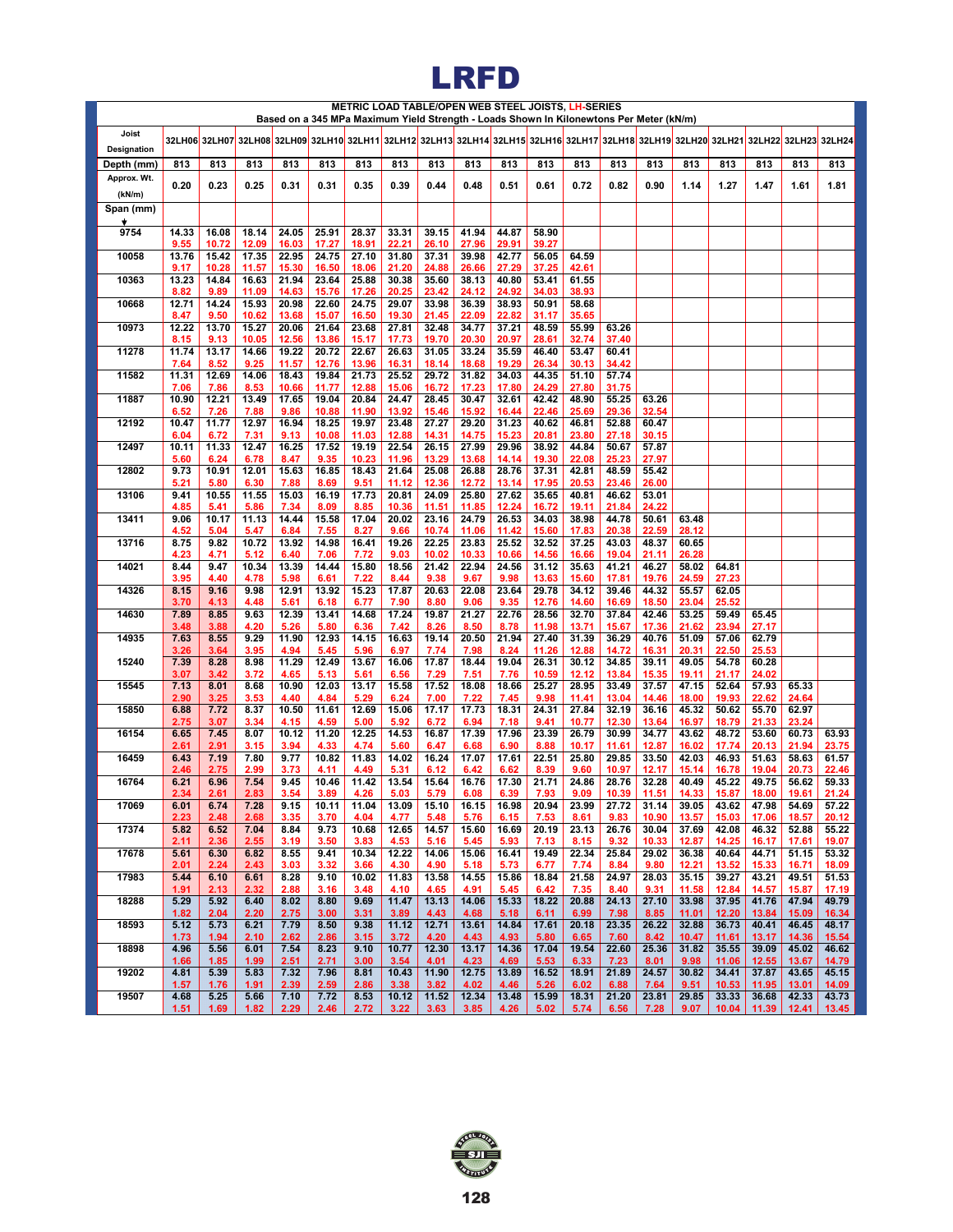

|                             |            |            |            |            |              |              |              |              |              |              | STANDARD LOAD TABLE/OPEN WEB STEEL JOISTS, LH-SERIES                                   |              |              |              |              |              |              |                                                                                                                                      |              |
|-----------------------------|------------|------------|------------|------------|--------------|--------------|--------------|--------------|--------------|--------------|----------------------------------------------------------------------------------------|--------------|--------------|--------------|--------------|--------------|--------------|--------------------------------------------------------------------------------------------------------------------------------------|--------------|
|                             |            |            |            |            |              |              |              |              |              |              | Based on a 50 ksi Maximum Yield Strength - Loads Shown In Pounds Per Linear Foot (plf) |              |              |              |              |              |              |                                                                                                                                      |              |
| Joist                       |            |            |            |            |              |              |              |              |              |              |                                                                                        |              |              |              |              |              |              | 28LH05 28LH06 28LH07 28LH08 28LH09 28LH10 28LH11 28LH12 28LH13 28LH14 28LH15 28LH16 28LH17 28LH18 28LH19 28LH20 28LH21 28LH22 28LH23 |              |
| Designation                 |            |            |            |            |              |              |              |              |              |              |                                                                                        |              |              |              |              |              |              |                                                                                                                                      |              |
| Depth (in.)<br>Approx. Wt.  | 28         | 28         | 28         | 28         | 28           | 28           | 28           | 28           | 28           | 28           | 28                                                                                     | 28           | 28           | 28           | 28           | 28           | 28           | 28                                                                                                                                   | 28           |
|                             | 13         | 16         | 17         | 18         | 21           | 23           | 25           | 27           | 30           | 35           | 38                                                                                     | 42           | 49           | 56           | 63           | 79           | 88           | 102                                                                                                                                  | 111          |
| $(Ibs$ ./ft.)<br>Span (ft.) |            |            |            |            |              |              |              |              |              |              |                                                                                        |              |              |              |              |              |              |                                                                                                                                      |              |
|                             |            |            |            |            |              |              |              |              |              |              |                                                                                        |              |              |              |              |              |              |                                                                                                                                      |              |
| 28                          | 626        | 831        | 968        | 1036       | 1342         | 1438         | 1570         | 1839         | 2034         | 2459         | 2665                                                                                   |              |              |              |              |              |              |                                                                                                                                      |              |
|                             | 626        | 831        | 968        | 1036       | 1342         | 1438         | 1570         | 1839         | 1944         | 2459         | 2665                                                                                   |              |              |              |              |              |              |                                                                                                                                      |              |
| 29                          | 596<br>596 | 791<br>791 | 920<br>920 | 983<br>983 | 1271<br>1271 | 1362<br>1362 | 1487<br>1487 | 1741<br>1674 | 1922<br>1747 | 2324<br>2324 | 2518<br>2518                                                                           | 2962<br>2839 |              |              |              |              |              |                                                                                                                                      |              |
| 30                          | 568        | 755        | 874        | 934        | 1204         | 1291         | 1409         | 1651         | 1818         | 2199         | 2383                                                                                   | 2798         |              |              |              |              |              |                                                                                                                                      |              |
|                             | 568        | 755        | 874        | 934        | 1186         | 1291         | 1380         | 1510         | 1576         | 2130         | 2317                                                                                   | 2561         |              |              |              |              |              |                                                                                                                                      |              |
| 31                          | 542        | 720        | 831        | 889        | 1143         | 1225         | 1337         | 1566         | 1722         | 2083         | 2257                                                                                   | 2647         |              |              |              |              |              |                                                                                                                                      |              |
| 32                          | 542<br>517 | 720<br>687 | 818<br>791 | 873<br>846 | 1074<br>1085 | 1169<br>1163 | 1249<br>1270 | 1367<br>1488 | 1427<br>1633 | 1928<br>1975 | 2098<br>2140                                                                           | 2319<br>2507 | 2888         |              |              |              |              |                                                                                                                                      |              |
|                             | 499        | 658        | 743        | 793        | 975          | 1062         | 1134         | 1242         | 1296         | 1751         | 1905                                                                                   | 2106         | 2406         |              |              |              |              |                                                                                                                                      |              |
| 33                          | 494        | 656        | 753        | 806        | 1032         | 1106         | 1207         | 1414         | 1550         | 1875         | 2032                                                                                   | 2377         | 2738         |              |              |              |              |                                                                                                                                      |              |
| 34                          | 454<br>472 | 600<br>627 | 677<br>718 | 722<br>768 | 888<br>982   | 967<br>1052  | 1033<br>1149 | 1131<br>1346 | 1181<br>1474 | 1595<br>1782 | 1735<br>1931                                                                           | 1918<br>2257 | 2192<br>2592 | 2936         |              |              |              |                                                                                                                                      |              |
|                             | 415        | 548        | 618        | 660        | 811          | 883          | 944          | 1033         | 1079         | 1457         | 1585                                                                                   | 1752         | 2002         | 2286         |              |              |              |                                                                                                                                      |              |
| 35                          | 451        | 600        | 685        | 733        | 935          | 1002         | 1094         | 1282         | 1402         | 1695         | 1837                                                                                   | 2137         | 2445         | 2791         |              |              |              |                                                                                                                                      |              |
|                             | 380        | 502        | 566        | 604        | 743          | 809          | 865          | 946          | 988          | 1335         | 1452                                                                                   | 1605         | 1834         | 2094         |              |              |              |                                                                                                                                      |              |
| 36                          | 432<br>349 | 574<br>461 | 654<br>520 | 700<br>555 | 892<br>682   | 956<br>743   | 1043<br>794  | 1223<br>869  | 1335<br>907  | 1614<br>1226 | 1750<br>1333                                                                           | 2018<br>1474 | 2310<br>1684 | 2655<br>1923 | 2995<br>2127 |              |              |                                                                                                                                      |              |
| 37                          | 414        | 550        | 625        | 669        | 851          | 912          | 996          | 1166         | 1272         | 1539         | 1668                                                                                   | 1910         | 2186         | 2527         | 2833         |              |              |                                                                                                                                      |              |
|                             | 321        | 424        | 478        | 511        | 628          | 684          | 731          | 800          | 835          | 1128         | 1227                                                                                   | 1356         | 1550         | 1770         | 1958         |              |              |                                                                                                                                      |              |
| 38                          | 396        | 527        | 598        | 640        | 813          | 871          | 951          | 1113         | 1214         | 1468         | 1591                                                                                   | 1810         | 2071         | 2395         | 2685         |              |              |                                                                                                                                      |              |
| 39                          | 296<br>380 | 391<br>505 | 441<br>573 | 471<br>612 | 579<br>777   | 631<br>833   | 674<br>909   | 738<br>1065  | 770<br>1160  | 1040<br>1402 | 1132<br>1520                                                                           | 1251<br>1717 | 1429<br>1965 | 1632<br>2273 | 1806<br>2548 |              |              |                                                                                                                                      |              |
|                             | 274        | 362        | 408        | 435        | 536          | 583          | 623          | 682          | 712          | 962          | 1046                                                                                   | 1157         | 1321         | 1509         | 1670         |              |              |                                                                                                                                      |              |
| 40                          | 365        | 485        | 549        | 587        | 743          | 797          | 870          | 1019         | 1108         | 1340         | 1453                                                                                   | 1632         | 1867         | 2159         | 2421         |              |              |                                                                                                                                      |              |
|                             | 254        | 335        | 378        | 403        | 496          | 540          | 577          | 632          | 659          | 891          | 969                                                                                    | 1071         | 1224         | 1398         | 1546         |              |              |                                                                                                                                      |              |
| 41                          | 350<br>236 | 466<br>311 | 526<br>351 | 562<br>374 | 708<br>460   | 763<br>501   | 833<br>536   | 976<br>586   | 1060<br>612  | 1282<br>827  | 1390<br>899                                                                            | 1553<br>994  | 1777<br>1136 | 2055<br>1297 | 2303<br>1435 | 2884<br>1782 |              |                                                                                                                                      |              |
| 42                          | 337        | 448        | 505        | 540        | 667          | 729          | 780          | 857          | 895          | 1228         | 1331                                                                                   | 1479         | 1692         | 1957         | 2194         | 2747         |              |                                                                                                                                      |              |
|                             | 219        | 289        | 326        | 348        | 428          | 466          | 498          | 545          | 569          | 769          | 836                                                                                    | 924          | 1056         | 1206         | 1334         | 1657         |              |                                                                                                                                      |              |
| 43                          | 323        | 429        | 484        | 517        | 639          | 704          | 762          | 837          | 874          | 1177         | 1275                                                                                   | 1410         | 1614         | 1866         | 2092         | 2620         | 2925         |                                                                                                                                      |              |
| 44                          | 205<br>310 | 270<br>412 | 305<br>464 | 325<br>496 | 400<br>612   | 439<br>679   | 475<br>736   | 520<br>818   | 543<br>854   | 716<br>1129  | 779<br>1223                                                                            | 861<br>1346  | 983<br>1541  | 1123<br>1782 | 1243<br>1998 | 1543<br>2501 | 1708<br>2793 |                                                                                                                                      |              |
|                             | 192        | 253        | 285        | 305        | 375          | 414          | 448          | 496          | 518          | 668          | 726                                                                                    | 803          | 917          | 1048         | 1159         | 1439         | 1593         |                                                                                                                                      |              |
| 45                          | 297        | 395        | 445        | 475        | 586          | 651          | 711          | 800          | 835          | 1083         | 1174                                                                                   | 1287         | 1473         | 1703         | 1909         | 2390         | 2669         | 2936                                                                                                                                 |              |
| 46                          | 180<br>286 | 238<br>379 | 267<br>427 | 285<br>456 | 351<br>563   | 388<br>625   | 423<br>682   | 476<br>782   | 495<br>816   | 624<br>1040  | 679<br>1128                                                                            | 750<br>1231  | 857<br>1409  | 979<br>1629  | 1083<br>1827 | 1345<br>2287 | 1489<br>2553 | 1688<br>2808                                                                                                                         |              |
|                             | 169        | 223        | 251        | 268        | 329          | 364          | 397          | 454          | 472          | 584          | 635                                                                                    | 702          | 802          | 916          | 1013         | 1258         | 1393         | 1579                                                                                                                                 |              |
| 47                          | 275        | 364        | 410        | 438        | 540          | 600          | 655          | 766          | 799          | 999          | 1084                                                                                   | 1179         | 1349         | 1560         | 1749         | 2190         | 2445         | 2689                                                                                                                                 |              |
|                             | 159        | 209        | 236        | 252        | 309          | 342          | 373          | 435          | 452          | 547          | 595                                                                                    | 658          | 751          | 858          | 950          | 1179         | 1305         | 1480                                                                                                                                 |              |
| 48                          | 265<br>150 | 350<br>197 | 394<br>222 | 420<br>236 | 519<br>291   | 576<br>322   | 629<br>351   | 737<br>408   | 782<br>433   | 958<br>513   | 1043<br>558                                                                            | 1130<br>617  | 1293<br>705  | 1495<br>805  | 1676<br>891  | 2099<br>1106 | 2344<br>1225 | 2578<br>1389                                                                                                                         | 2950<br>1510 |
| 49                          | 255        | 337        | 379        | 403        | 499          | 554          | 605          | 709          | 766          | 919          | 1004                                                                                   | 1084         | 1240         | 1434         | 1608         | 2014         | 2248         | 2473                                                                                                                                 | 2836         |
|                             | 142        | 186        | 209        | 222        | 274          | 303          | 331          | 383          | 415          | 482          | 525                                                                                    | 580          | 663          | 757          | 837          | 1040         | 1151         | 1305                                                                                                                                 | 1419         |
| 50                          | 245        | 324        | 365        | 387        | 481          | 533          | 582          | 682          | 751          | 882          | 964                                                                                    | 1041         | 1191         | 1377         | 1544         | 1933         | 2159         | 2374                                                                                                                                 | 2727         |
|                             | 133<br>237 | 175<br>313 | 197<br>352 | 209<br>371 | 258<br>463   | 285<br>513   | 312<br>561   | 361<br>656   | 396<br>722   | 454<br>848   | 493<br>926                                                                             | 546<br>1000  | 623<br>1144  | 712<br>1323  | 788          | 978<br>1858  | 1083<br>2074 | 1228<br>2281                                                                                                                         | 1335         |
| 51                          | 126        | 166        | 186        | 196        | 243          | 269          | 294          | 340          | 373          | 427          | 465                                                                                    | 514          | 587          | 670          | 1484<br>742  | 921          | 1020         | 1156                                                                                                                                 | 2625<br>1257 |
| 52                          | 228        | 301        | 339        | 357        | 446          | 495          | 540          | 632          | 694          | 815          | 891                                                                                    | 962          | 1101         | 1273         | 1427         | 1786         | 1995         | 2194                                                                                                                                 | 2529         |
|                             | 119        | 156        | 176        | 185        | 228          | 255          | 278          | 321          | 352          | 403          | 438                                                                                    | 485          | 554          | 632          | 700          | 869          | 962          | 1090                                                                                                                                 | 1186         |
| 53                          | 220        | 291        | 327        | 344        | 430          | 477          | 521          | 609          | 668          | 784          | 857                                                                                    | 925          | 1059         | 1225         | 1373         | 1719         | 1920         | 2111                                                                                                                                 | 2437         |
| 54                          | 113<br>213 | 148<br>281 | 166<br>316 | 175<br>331 | 216<br>415   | 241<br>460   | 263<br>502   | 303<br>587   | 332<br>643   | 380<br>755   | 414<br>826                                                                             | 457<br>891   | 523<br>1020  | 597<br>1180  | 660<br>1322  | 820<br>1656  | 908<br>1849  | 1029<br>2033                                                                                                                         | 1119<br>2351 |
|                             | 107        | 140        | 158        | 165        | 204          | 228          | 249          | 285          | 314          | 359          | 391                                                                                    | 432          | 494          | 564          | 624          | 775          | 858          | 973                                                                                                                                  | 1058         |
| 55                          | 206        | 271        | 305        | 319        | 401          | 444          | 485          | 566          | 620          | 728          | 796                                                                                    | 859          | 983          | 1137         | 1275         | 1596         | 1782         | 1960                                                                                                                                 | 2269         |
|                             | 102        | 133        | 150        | 156        | 193          | 215          | 236          | 270          | 297          | 340          | 370                                                                                    | 409          | 467          | 534          | 591          | 733          | 812          | 921                                                                                                                                  | 1001         |
| 56                          | 199        | 262        | 295        | 308        | 387          | 429          | 468          | 546          | 598          | 702          | 767                                                                                    | 828          | 948          | 1096         | 1229         | 1539         | 1718         | 1890                                                                                                                                 | 2191         |
|                             | 97         | 126        | 142        | 148        | 183          | 204          | 223          | 256          | 281          | 322          | 350                                                                                    | 387          | 443          | 505          | 559          | 695          | 769          | 872                                                                                                                                  | 948          |

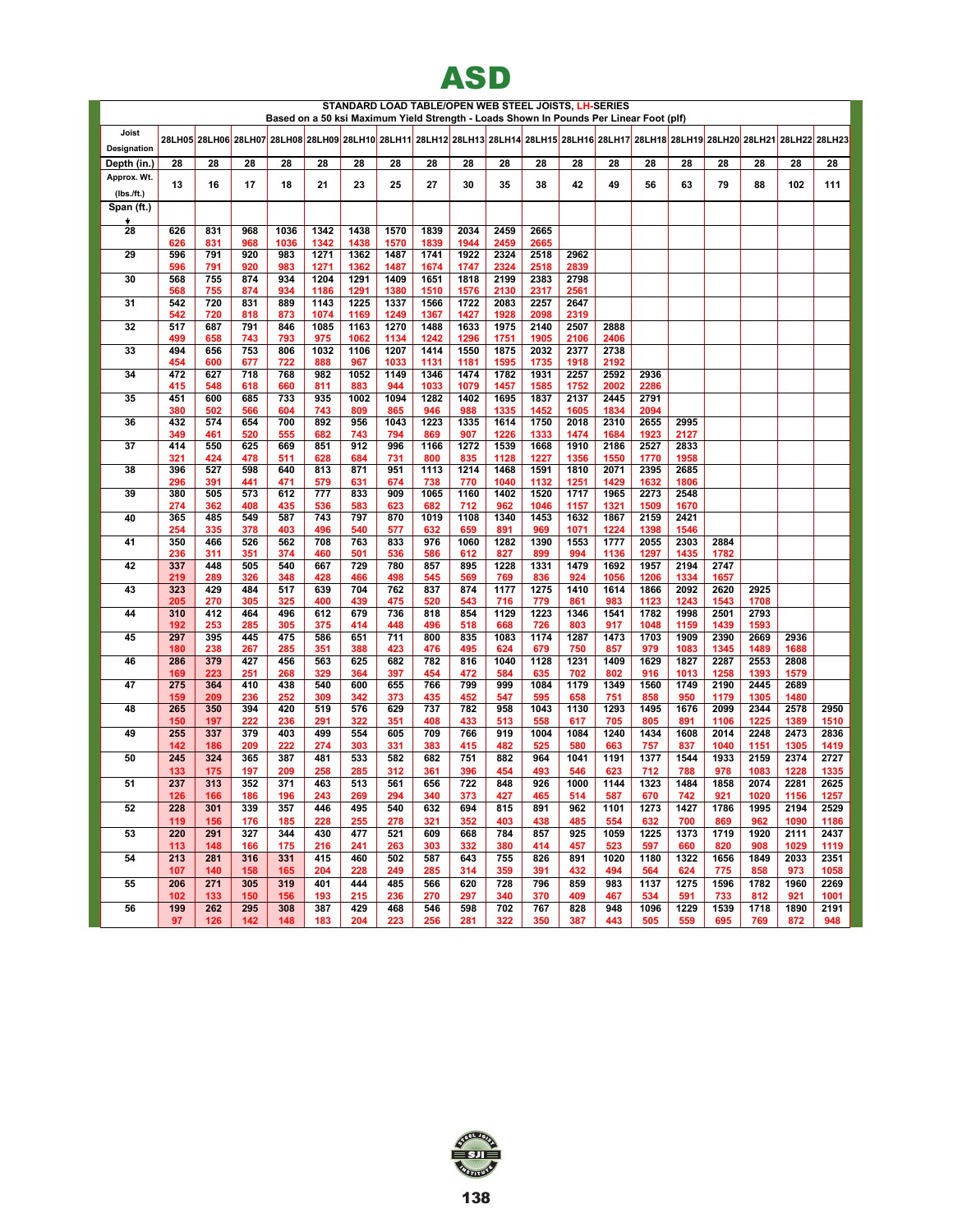|                          |            |            |            |              |              |              |              |              | ASD                                                                                                                                  |              |              |              |              |              |              |              |              |              |              |
|--------------------------|------------|------------|------------|--------------|--------------|--------------|--------------|--------------|--------------------------------------------------------------------------------------------------------------------------------------|--------------|--------------|--------------|--------------|--------------|--------------|--------------|--------------|--------------|--------------|
|                          |            |            |            |              |              |              |              |              | STANDARD LOAD TABLE/OPEN WEB STEEL JOISTS, LH-SERIES                                                                                 |              |              |              |              |              |              |              |              |              |              |
|                          |            |            |            |              |              |              |              |              | Based on a 50 ksi Maximum Yield Strength - Loads Shown In Pounds Per Linerar Foot (plf)                                              |              |              |              |              |              |              |              |              |              |              |
| Joist<br>Designation     |            |            |            |              |              |              |              |              | 32LH06 32LH07 32LH08 32LH09 32LH10 32LH11 32LH12 32LH13 32LH14 32LH16 32LH16 32LH17 32LH18 32LH19 32LH20 32LH21 32LH22 32LH23 32LH24 |              |              |              |              |              |              |              |              |              |              |
| Depth (in.)              | 32         | 32         | 32         | 32           | 32           | 32           | 32           | 32           | 32                                                                                                                                   | 32           | 32           | 32           | 32           | 32           | 32           | 32           | 32           | 32           | 32           |
| Approx. Wt.              | 14         | 16         | 17         | 21           | 21           | 24           | 27           | 30           | 33                                                                                                                                   | 35           | 42           | 49           | 56           | 62           | 78           | 87           | 101          | 110          | 124          |
| (Ibs.fft.)<br>Span (ft.) |            |            |            |              |              |              |              |              |                                                                                                                                      |              |              |              |              |              |              |              |              |              |              |
| Ý.                       |            |            |            |              |              |              |              |              |                                                                                                                                      |              |              |              |              |              |              |              |              |              |              |
| 32                       | 655<br>655 | 735<br>735 | 829<br>829 | 1099<br>1099 | 1184<br>1184 | 1296<br>1296 | 1522<br>1522 | 1789<br>1789 | 1916<br>1916                                                                                                                         | 2050<br>2050 | 2691<br>2691 |              |              |              |              |              |              |              |              |
| 33                       | 629        | 705        | 793        | 1049         | 1131         | 1238         | 1453         | 1705         | 1827                                                                                                                                 | 1954         | 2561         | 2951         |              |              |              |              |              |              |              |
| 34                       | 629<br>605 | 705<br>678 | 793<br>760 | 1049<br>1003 | 1131<br>1080 | 1238<br>1183 | 1453<br>1388 | 1705<br>1627 | 1827<br>1742                                                                                                                         | 1870<br>1864 | 2553<br>2440 | 2920<br>2812 |              |              |              |              |              |              |              |
| 35                       | 605<br>581 | 678<br>651 | 760<br>728 | 1003<br>959  | 1080<br>1033 | 1183<br>1131 | 1388<br>1328 | 1605<br>1553 | 1653<br>1663                                                                                                                         | 1708<br>1779 | 2332<br>2326 | 2668<br>2681 |              |              |              |              |              |              |              |
|                          | 581        | 651        | 728        | 938          | 1033         | 1131         | 1323         | 1470         | 1514                                                                                                                                 | 1564         | 2136         | 2443         |              |              |              |              |              |              |              |
| 36                       | 559<br>559 | 626<br>626 | 698<br>689 | 917<br>861   | 989<br>950   | 1082<br>1040 | 1271<br>1215 | 1484<br>1350 | 1589<br>1391                                                                                                                         | 1700<br>1437 | 2220<br>1961 | 2558<br>2244 | 2890<br>2563 |              |              |              |              |              |              |
| 37                       | 537<br>524 | 602<br>584 | 670<br>634 | 878<br>793   | 947<br>875   | 1036<br>957  | 1217<br>1118 | 1419<br>1243 | 1519<br>1280                                                                                                                         | 1626<br>1322 | 2120<br>1805 | 2443<br>2065 | 2760<br>2359 |              |              |              |              |              |              |
| 38                       | 517        | 580        | 643        | 842          | 907          | 993          | 1166         | 1358         | 1454                                                                                                                                 | 1555         | 2026         | 2335         | 2638         |              |              |              |              |              |              |
| 39                       | 484<br>498 | 539<br>558 | 585<br>617 | 731<br>807   | 807<br>870   | 883<br>952   | 1032<br>1118 | 1146<br>1300 | 1181<br>1392                                                                                                                         | 1220<br>1490 | 1665<br>1938 | 1905<br>2234 | 2176<br>2524 | 2890         |              |              |              |              |              |
|                          | 447        | 498        | 540        | 676          | 746          | 816          | 954          | 1060         | 1091                                                                                                                                 | 1127         | 1539         | 1761         | 2012         | 2230         |              |              |              |              |              |
| 40                       | 479<br>414 | 538<br>461 | 593<br>501 | 774<br>626   | 834<br>691   | 913<br>756   | 1073<br>883  | 1246<br>981  | 1334<br>1011                                                                                                                         | 1427<br>1044 | 1856<br>1426 | 2139<br>1631 | 2416<br>1863 | 2763<br>2066 |              |              |              |              |              |
| 41                       | 462<br>384 | 518<br>428 | 570<br>465 | 743<br>581   | 801<br>641   | 877<br>701   | 1030<br>820  | 1195<br>911  | 1279<br>938                                                                                                                          | 1369<br>969  | 1778<br>1323 | 2049<br>1513 | 2315<br>1729 | 2644<br>1917 |              |              |              |              |              |
| 42                       | 445        | 499        | 549        | 714          | 770          | 842          | 989          | 1146         | 1228                                                                                                                                 | 1314         | 1705         | 1956         | 2220         | 2532         |              |              |              |              |              |
| 43                       | 357<br>430 | 398<br>482 | 432<br>528 | 540<br>687   | 596<br>740   | 652<br>810   | 762<br>951   | 847<br>1101  | 872<br>1179                                                                                                                          | 901<br>1262  | 1230<br>1629 | 1407<br>1865 | 1608<br>2130 | 1782<br>2422 |              |              |              |              |              |
|                          | 333        | 371        | 402        | 503          | 555          | 607          | 710          | 789          | 812                                                                                                                                  | 839          | 1146         | 1310         | 1497         | 1660         |              |              |              |              |              |
| 44                       | 414<br>310 | 465<br>346 | 509<br>375 | 660<br>469   | 712<br>518   | 779<br>567   | 915<br>662   | 1058<br>736  | 1133<br>758                                                                                                                          | 1212<br>783  | 1555<br>1069 | 1781<br>1222 | 2046<br>1397 | 2312<br>1548 | 2900<br>1927 |              |              |              |              |
| 45                       | 400<br>290 | 449<br>323 | 490<br>351 | 636<br>439   | 685<br>484   | 750<br>529   | 880<br>619   | 1017<br>687  | 1089<br>708                                                                                                                          | 1166<br>731  | 1486<br>998  | 1702<br>1142 | 1966<br>1305 | 2210<br>1447 | 2771<br>1801 |              |              |              |              |
| 46                       | 386        | 433        | 473        | 612          | 660          | 722          | 848          | 979          | 1048                                                                                                                                 | 1122         | 1422         | 1628         | 1883         | 2114         | 2651         | 2961         |              |              |              |
| 47                       | 271<br>373 | 302<br>419 | 328<br>456 | 410<br>590   | 453<br>636   | 495<br>696   | 579<br>817   | 643<br>943   | 663<br>1009                                                                                                                          | 684<br>1080  | 934<br>1361  | 1069<br>1559 | 1221<br>1803 | 1354<br>2025 | 1685<br>2539 | 1866<br>2835 |              |              |              |
|                          | 254        | 283<br>405 | 307        | 385<br>566   | 424          | 464<br>671   | 542<br>788   | 603<br>908   | 621<br>972                                                                                                                           | 641<br>1040  | 875          | 1001         | 1144<br>1729 | 1268<br>1940 | 1579         | 1749<br>2718 | 2990         |              |              |
| 48                       | 361<br>239 | 266        | 440<br>288 | 361          | 613<br>398   | 436          | 509          | 566          | 583                                                                                                                                  | 602          | 1305<br>821  | 1494<br>940  | 1074         | 1190         | 2433<br>1482 | 1641         | 1862         |              |              |
| 49                       | 349<br>224 | 391<br>250 | 425<br>271 | 544<br>339   | 591<br>374   | 647<br>409   | 760<br>478   | 875<br>531   | 937<br>547                                                                                                                           | 1003<br>565  | 1252<br>772  | 1434<br>883  | 1658<br>1009 | 1862<br>1118 | 2334<br>1392 | 2607<br>1542 | 2869<br>1750 |              |              |
| 50                       | 338        | 379        | 411        | 516          | 571          | 625          | 734          | 817          | 843                                                                                                                                  | 870          | 1202         | 1376         | 1592         | 1787         | 2241         | 2503         | 2754         |              |              |
| 51                       | 211<br>326 | 235<br>366 | 255<br>397 | 319<br>498   | 352<br>550   | 385<br>602   | 450<br>712   | 500<br>801   | 515<br>826                                                                                                                           | 532<br>853   | 726<br>1155  | 831<br>1323  | 949<br>1530  | 1052<br>1717 | 1310<br>2154 | 1451<br>2405 | 1646<br>2647 | 2985         |              |
| 52                       | 199<br>315 | 223<br>353 | 242<br>383 | 302<br>480   | 332<br>531   | 363<br>580   | 428<br>688   | 480<br>785   | 495<br>810                                                                                                                           | 511<br>837   | 684<br>1111  | 782<br>1272  | 894<br>1471  | 991<br>1652  | 1234<br>2071 | 1366<br>2313 | 1550<br>2545 | 1689<br>2877 |              |
|                          | 189        | 211        | 229        | 285          | 315          | 343          | 406          | 461          | 476                                                                                                                                  | 492          | 645          | 738          | 843          | 935          | 1163         | 1288         | 1462         | 1593         |              |
| 53                       | 304<br>179 | 341<br>200 | 369<br>216 | 463<br>270   | 512<br>297   | 560<br>325   | 664<br>384   | 771<br>444   | 795<br>458                                                                                                                           | 821<br>473   | 1069<br>609  | 1224<br>697  | 1416<br>796  | 1589<br>882  | 1993<br>1098 | 2226<br>1216 | 2449<br>1380 | 2775<br>1504 | 2921<br>1628 |
| 54                       | 294<br>169 | 329<br>189 | 357<br>205 | 447<br>256   | 495<br>282   | 541<br>308   | 641<br>364   | 742<br>420   | 780<br>440                                                                                                                           | 805<br>454   | 1029<br>575  | 1179<br>658  | 1364<br>752  | 1531<br>834  | 1920<br>1038 | 2144<br>1150 | 2359<br>1305 | 2679<br>1421 | 2813<br>1539 |
| 55                       | 284        | 318        | 345        | 432          | 478          | 522          | 619          | 715          | 766                                                                                                                                  | 791          | 992          | 1136         | 1314         | 1475         | 1850         | 2066         | 2273         | 2587         | 2711         |
| 56                       | 161<br>275 | 179<br>308 | 194<br>333 | 243<br>418   | 267<br>462   | 292<br>505   | 345<br>598   | 397<br>690   | 417<br>738                                                                                                                           | 438<br>776   | 544<br>957   | 623<br>1096  | 712<br>1267  | 789<br>1423  | 982<br>1784  | 1088<br>1993 | 1234<br>2192 | 1344<br>2499 | 1456<br>2614 |
|                          | 153        | 170        | 184        | 230          | 254          | 277          | 327          | 376          | 395                                                                                                                                  | 422          | 516          | 590          | 674          | 747          | 930          | 1030         | 1169         | 1273         | 1379         |
| 57                       | 266<br>145 | 298<br>162 | 322<br>175 | 404<br>219   | 445<br>240   | 488<br>263   | 578<br>311   | 666<br>354   | 713<br>374                                                                                                                           | 763<br>407   | 923<br>489   | 1057<br>559  | 1223<br>639  | 1373<br>708  | 1722<br>882  | 1923<br>977  | 2116<br>1108 | 2416<br>1207 | 2523<br>1307 |
| 58                       | 257<br>138 | 288<br>154 | 312<br>167 | 391<br>208   | 430<br>228   | 473<br>251   | 559<br>295   | 643<br>336   | 688<br>355                                                                                                                           | 750<br>393   | 891<br>464   | 1021<br>531  | 1181<br>606  | 1326<br>672  | 1662<br>837  | 1857<br>927  | 2043<br>1051 | 2337<br>1145 | 2436<br>1240 |
| 59                       | 249        | 279        | 302        | 379          | 416          | 458          | 541          | 621          | 665                                                                                                                                  | 725          | 861          | 986          | 1141         | 1281         | 1606         | 1794         | 1974         | 2262         | 2354         |
| 60                       | 131<br>242 | 146<br>271 | 159<br>293 | 198<br>367   | 217<br>402   | 239<br>443   | 281<br>524   | 319<br>600   | 337<br>643                                                                                                                           | 374<br>701   | 440<br>833   | 504<br>954   | 576<br>1103  | 638<br>1238  | 794<br>1553  | 880<br>1734  | 999<br>1908  | 1088<br>2190 | 1178<br>2275 |
|                          | 125        | 140        | 151        | 189          | 206          | 227          | 267          | 304          | 321                                                                                                                                  | 355          | 419          | 479          | 547          | 607          | 755          | 836          | 949          | 1034         | 1120         |
| 61                       | 234<br>119 | 262<br>133 | 284<br>144 | 356<br>180   | 389<br>196   | 429<br>216   | 508<br>255   | 581<br>288   | 622<br>304                                                                                                                           | 678<br>338   | 805<br>398   | 922<br>456   | 1067<br>521  | 1198<br>577  | 1502<br>718  | 1678<br>796  | 1846<br>903  | 2122<br>984  | 2201<br>1065 |
| 62                       | 227<br>114 | 254<br>127 | 275<br>137 | 345<br>172   | 376<br>186   | 416<br>206   | 492<br>243   | 562<br>275   | 602<br>290                                                                                                                           | 656<br>322   | 779<br>379   | 893<br>434   | 1033<br>496  | 1159<br>549  | 1454<br>684  | 1624<br>758  | 1786<br>860  | 2057<br>937  | 2130<br>1014 |
| 63                       | 220        | 247        | 267        | 335          | 364          | 403          | 477          | 544          | 583                                                                                                                                  | 635          | 755          | 864          | 1000         | 1123         | 1408         | 1572         | 1730         | 1994         | 2063         |
| 64                       | 108<br>214 | 121<br>240 | 131<br>259 | 164<br>325   | 178<br>353   | 196<br>390   | 232<br>463   | 262<br>527   | 276<br>564                                                                                                                           | 306<br>616   | 361<br>731   | 413<br>837   | 472<br>969   | 524<br>1088  | 652<br>1364  | 722<br>1523  | 819<br>1676  | 892<br>1934  | 966<br>1998  |
|                          | 104        | 116        | 125        | 157          | 169          | 187          | 221          | 249          | 264                                                                                                                                  | 292          | 344          | 394          | 450          | 499          | 622          | 688          | 781          | 851          | 922          |

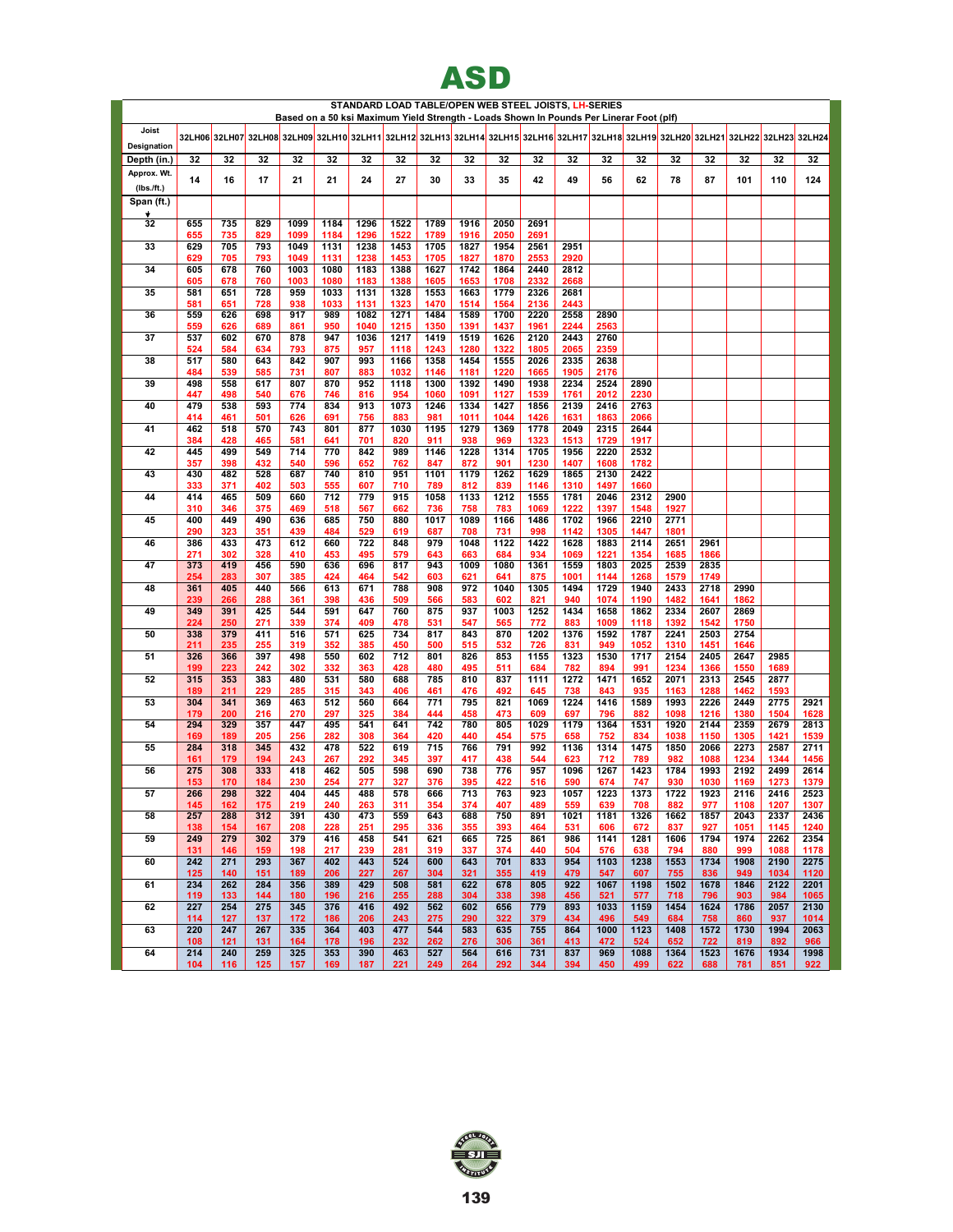

|                      |              |                |                |                |                |                | METRIC LOAD TABLE/OPEN WEB STEEL JOISTS, LH-SERIES<br>Based on a 345 MPa Maximum Yield Strength - Loads Shown In Kilonewtons Per Meter (kN/m) |                |                |                |                |                |                |                |                                                                                                                                      |                |                |                |                |
|----------------------|--------------|----------------|----------------|----------------|----------------|----------------|-----------------------------------------------------------------------------------------------------------------------------------------------|----------------|----------------|----------------|----------------|----------------|----------------|----------------|--------------------------------------------------------------------------------------------------------------------------------------|----------------|----------------|----------------|----------------|
| Joist<br>Designation |              |                |                |                |                |                |                                                                                                                                               |                |                |                |                |                |                |                | 28LH05 28LH06 28LH07 28LH08 28LH09 28LH10 28LH11 28LH12 28LH13 28LH14 28LH15 28LH16 28LH17 28LH17 28LH19 28LH20 28LH21 28LH22 28LH23 |                |                |                |                |
| Depth (mm)           | 711          | 711            | 711            | 711            | 711            | 711            | 711                                                                                                                                           | 711            | 711            | 711            | 711            | 711            | 711            | 711            | 711                                                                                                                                  | 711            | 711            | 711            | 711            |
| Approx. Wt.          | 0.19         | 0.23           | 0.25           | 0.26           | 0.31           | 0.34           | 0.36                                                                                                                                          | 0.39           | 0.44           | 0.51           | 0.55           | 0.61           | 0.72           | 0.82           | 0.92                                                                                                                                 | 1.15           | 1.28           | 1.49           | 1.62           |
| (kN/m)               |              |                |                |                |                |                |                                                                                                                                               |                |                |                |                |                |                |                |                                                                                                                                      |                |                |                |                |
| Span (mm)<br>÷       |              |                |                |                |                |                |                                                                                                                                               |                |                |                |                |                |                |                |                                                                                                                                      |                |                |                |                |
| 8534                 | 9.13         | 12.12          | 14.12          | 15.11          | 19.58          | 20.98          | 22.91                                                                                                                                         | 26.83          | 29.68          | 35.88          | 38.89          |                |                |                |                                                                                                                                      |                |                |                |                |
| 8839                 | 9.13<br>8.69 | 12.12<br>11.54 | 14.12<br>13.42 | 15.11<br>14.34 | 19.58<br>18.54 | 20.98<br>19.87 | 22.91<br>21.70                                                                                                                                | 26.83<br>25.40 | 28.37<br>28.04 | 35.88<br>33.91 | 38.89<br>36.74 | 43.22          |                |                |                                                                                                                                      |                |                |                |                |
| 9144                 | 8.69<br>8.28 | 11.54<br>11.01 | 13.42<br>12.75 | 14.34<br>13.63 | 18.54<br>17.57 | 19.87<br>18.84 | 21.70<br>20.56                                                                                                                                | 24.43<br>24.09 | 25.49<br>26.53 | 33.91<br>32.09 | 36.74<br>34.77 | 41.43<br>40.83 |                |                |                                                                                                                                      |                |                |                |                |
| 9449                 | 8.28<br>7.90 | 11.01<br>10.50 | 12.75<br>12.12 | 13.63<br>12.97 | 17.30<br>16.68 | 18.84<br>17.87 | 20.13<br>19.51                                                                                                                                | 22.03<br>22.85 | 22.99<br>25.13 | 31.08<br>30.39 | 33.81<br>32.93 | 37.37<br>38.63 |                |                |                                                                                                                                      |                |                |                |                |
|                      | 7.90         | 10.50          | 11.93          | 12.74          | 15.67          | 17.06          | 18.22                                                                                                                                         | 19.94          | 20.82          | 28.13          | 30.61          | 33.84          |                |                |                                                                                                                                      |                |                |                |                |
| 9754                 | 7.54         | 10.02          | 11.54          | 12.34          | 15.83          | 16.97          | 18.53                                                                                                                                         | 21.71          | 23.83          | 28.82          | 31.23          | 36.58          | 42.14          |                |                                                                                                                                      |                |                |                |                |
| 10058                | 7.28<br>7.20 | 9.60<br>9.57   | 10.84<br>10.98 | 11.57<br>11.76 | 14.22<br>15.06 | 15.49<br>16.14 | 16.54<br>17.61                                                                                                                                | 18.12<br>20.63 | 18.91<br>22.62 | 25.55<br>27.36 | 27.80<br>29.65 | 30.73<br>34.68 | 35.11<br>39.95 |                |                                                                                                                                      |                |                |                |                |
|                      | 6.62         | 8.75           | 9.88           | 10.53          | 12.95          | 14.11          | 15.07                                                                                                                                         | 16.50          | 17.23          | 23.27          | 25.32          | 27.99          | 31.98          |                |                                                                                                                                      |                |                |                |                |
| 10363                | 6.88<br>6.05 | 9.15<br>7.99   | 10.47<br>9.01  | 11.20<br>9.63  | 14.33<br>11.83 | 15.35<br>12.88 | 16.76<br>13.77                                                                                                                                | 19.64<br>15.07 | 21.51<br>15.74 | 26.00<br>21.26 | 28.18<br>23.13 | 32.93<br>25.56 | 37.82<br>29.21 | 42.84<br>33.36 |                                                                                                                                      |                |                |                |                |
| 10668                | 6.58         | 8.75           | 9.99           | 10.69          | 13.64          | 14.62          | 15.96                                                                                                                                         | 18.70          | 20.46          | 24.73          | 26.80          | 31.18          | 35.68          | 40.73          |                                                                                                                                      |                |                |                |                |
|                      | 5.54         | 7.32           | 8.26           | 8.81           | 10.84          | 11.80          | 12.62                                                                                                                                         | 13.80          | 14.41          | 19.48          | 21.19          | 23.42          | 26.76          | 30.55          |                                                                                                                                      |                |                |                |                |
| 10973                | 6.30<br>5.09 | 8.37<br>6.72   | 9.54<br>7.58   | 10.21<br>8.09  | 13.01<br>9.95  | 13.95<br>10.84 | 15.22<br>11.58                                                                                                                                | 17.84<br>12.68 | 19.48<br>13.23 | 23.55<br>17.89 | 25.53<br>19.45 | 29.45<br>21.51 | 33.71<br>24.57 | 38.74<br>28.06 | 43.70<br>31.04                                                                                                                       |                |                |                |                |
| 11278                | 6.04         | 8.02           | 9.12           | 9.76           | 12.41          | 13.30          | 14.53                                                                                                                                         | 17.01          | 18.56          | 22.46          | 24.34          | 27.87          | 31.90          | 36.87          | 41.34                                                                                                                                |                |                |                |                |
|                      | 4.68         | 6.18           | 6.97           | 7.45           | 9.16           | 9.98           | 10.66                                                                                                                                         | 11.67          | 12.18          | 16.46          | 17.90          | 19.78          | 22.62          | 25.83          | 28.57                                                                                                                                |                |                |                |                |
| 11582                | 5.77<br>4.31 | 7.69<br>5.70   | 8.72<br>6.43   | 9.34<br>6.87   | 11.86<br>8.44  | 12.71<br>9.20  | 13.87<br>9.83                                                                                                                                 | 16.24<br>10.77 | 17.71<br>11.23 | 21.42<br>15.17 | 23.21<br>16.52 | 26.41<br>18.25 | 30.22<br>20.85 | 34.95<br>23.81 | 39.18<br>26.35                                                                                                                       |                |                |                |                |
| 11887                | 5.54         | 7.36           | 8.36           | 8.93           | 11.33          | 12.15          | 13.26                                                                                                                                         | 15.54          | 16.92          | 20.46          | 22.18          | 25.05          | 28.67          | 33.17          | 37.18                                                                                                                                |                |                |                |                |
|                      | 3.99<br>5.32 | 5.28<br>7.07   | 5.95<br>8.01   | 6.34<br>8.56   | 7.82<br>10.84  | 8.50<br>11.63  | 9.09<br>12.69                                                                                                                                 | 9.95<br>14.87  | 10.39<br>16.17 | 14.03<br>19.55 | 15.26<br>21.20 | 16.88<br>23.81 | 19.27<br>27.24 | 22.02<br>31.50 | 24.37<br>35.33                                                                                                                       |                |                |                |                |
| 12192                | 3.70         | 4.88           | 5.51           | 5.88           | 7.23           | 7.88           | 8.42                                                                                                                                          | 9.22           | 9.61           | 13.00          | 14.14          | 15.63          | 17.86          | 20.40          | 22.56                                                                                                                                |                |                |                |                |
| 12497                | 5.10         | 6.80           | 7.67           | 8.20           | 10.33          | 11.13          | 12.15                                                                                                                                         | 14.24          | 15.46          | 18.70          | 20.28          | 22.66          | 25.93          | 29.99          | 33.60                                                                                                                                | 42.08          |                |                |                |
| 12802                | 3.44<br>4.91 | 4.53<br>6.53   | 5.12<br>7.36   | 5.45<br>7.88   | 6.71<br>9.73   | 7.31<br>10.63  | 7.82<br>11.38                                                                                                                                 | 8.55<br>12.50  | 8.93<br>13.06  | 12.06<br>17.92 | 13.11<br>19.42 | 14.50<br>21.58 | 16.57<br>24.69 | 18.92<br>28.56 | 20.94<br>32.01                                                                                                                       | 26.00<br>40.08 |                |                |                |
|                      | 3.19         | 4.21           | 4.75           | 5.07           | 6.24           | 6.80           | 7.26                                                                                                                                          | 7.95           | 8.30           | 11.22          | 12.20          | 13.48          | 15.41          | 17.60          | 19.46                                                                                                                                | 24.18          |                |                |                |
| 13106                | 4.71<br>2.99 | 6.26<br>3.94   | 7.06<br>4.45   | 7.54<br>4.74   | 9.32<br>5.83   | 10.27<br>6.40  | 11.12<br>6.93                                                                                                                                 | 12.21<br>7.58  | 12.75<br>7.92  | 17.17<br>10.44 | 18.60<br>11.36 | 20.57<br>12.56 | 23.55<br>14.34 | 27.23<br>16.38 | 30.53<br>18.14                                                                                                                       | 38.23<br>22.51 | 42.68<br>24.92 |                |                |
| 13411                | 4.52         | 6.01           | 6.77           | 7.23           | 8.93           | 9.90           | 10.74                                                                                                                                         | 11.93          | 12.46          | 16.47          | 17.84          | 19.64          | 22.48          | 26.00          | 29.15                                                                                                                                | 36.49          | 40.76          |                |                |
|                      | 2.80         | 3.69           | 4.15           | 4.45           | 5.47           | 6.04           | 6.53                                                                                                                                          | 7.23           | 7.55           | 9.74           | 10.59          | 11.71          | 13.38          | 15.29          | 16.91                                                                                                                                | 21.00          | 23.24          |                |                |
| 13716                | 4.33<br>2.62 | 5.76<br>3.47   | 6.49<br>3.89   | 6.93<br>4.15   | 8.55<br>5.12   | 9.50<br>5.66   | 10.37<br>6.17                                                                                                                                 | 11.67<br>6.94  | 12.18<br>7.22  | 15.80<br>9.10  | 17.13<br>9.90  | 18.78<br>10.94 | 21.49<br>12.50 | 24.85<br>14.28 | 27.85<br>15.80                                                                                                                       | 34.87<br>19.62 | 38.95<br>21.73 | 42.84<br>24.63 |                |
| 14021                | 4.17         | 5.53           | 6.23           | 6.65           | 8.21           | 9.12           | 9.95                                                                                                                                          | 11.41          | 11.90          | 15.17          | 16.46          | 17.96          | 20.56          | 23.77          | 26.66                                                                                                                                | 33.37          | 37.25          | 40.97          |                |
| 14326                | 2.46<br>4.01 | 3.25<br>5.31   | 3.66<br>5.98   | 3.91<br>6.39   | 4.80<br>7.88   | 5.31<br>8.75   | 5.79<br>9.55                                                                                                                                  | 6.62<br>11.17  | 6.88<br>11.66  | 8.52<br>14.57  | 9.26<br>15.81  | 10.24<br>17.20 | 11.70<br>19.68 | 13.36<br>22.76 | 14.78<br>25.52                                                                                                                       | 18.35<br>31.96 | 20.32<br>35.68 | 23.04<br>39.24 |                |
|                      | 2.32         | 3.05           | 3.44           | 3.67           | 4.50           | 4.99           | 5.44                                                                                                                                          | 6.34           | 6.59           | 7.98           | 8.68           | 9.60           | 10.96          | 12.52          | 13.86                                                                                                                                | 17.20          | 19.04          | 21.59          |                |
| 14630                | 3.86<br>2.18 | 5.10           | 5.74           | 6.12           | 7.57<br>4.24   | 8.40           | 9.17                                                                                                                                          | 10.75          | 11.41<br>6.31  | 13.98          | 15.22          | 16.49          | 18.86<br>10.28 | 21.81<br>11.74 | 24.45                                                                                                                                | 30.63          | 34.20<br>17.87 | 37.62<br>20.27 | 43.05<br>22.03 |
| 14935                | 3.72         | 2.87<br>4.91   | 3.23<br>5.53   | 3.44<br>5.88   | 7.28           | 4.69<br>8.08   | 5.12<br>8.82                                                                                                                                  | 5.95<br>10.34  | 11.17          | 7.48<br>13.41  | 8.14<br>14.65  | 9.00<br>15.81  | 18.09          | 20.92          | 13.00<br>23.46                                                                                                                       | 16.14<br>29.39 | 32.80          | 36.09          | 41.38          |
|                      | 2.07         | 2.71           | 3.05           | 3.23           | 3.99           | 4.42           | 4.83                                                                                                                                          | 5.58           | 6.05           | 7.03           | 7.66           | 8.46           | 9.67           | 11.04          | 12.21                                                                                                                                | 15.17          | 16.79          | 19.04          | 20.70          |
| 15240                | 3.57<br>1.94 | 4.72<br>2.55   | 5.32<br>2.87   | 5.64<br>3.05   | 7.01<br>3.76   | 7.77<br>4.15   | 8.49<br>4.55                                                                                                                                  | 9.95<br>5.26   | 10.96<br>5.77  | 12.87<br>6.62  | 14.06<br>7.19  | 15.19<br>7.96  | 17.38<br>9.09  | 20.09<br>10.39 | 22.53<br>11.49                                                                                                                       | 28.21<br>14.27 | 31.50<br>15.80 | 34.64<br>17.92 | 39.79<br>19.48 |
| 15545                | 3.45         | 4.56           | 5.13           | 5.41           | 6.75           | 7.48           | 8.18                                                                                                                                          | 9.57           | 10.53          | 12.37          | 13.51          | 14.59          | 16.69          | 19.30          | 21.65                                                                                                                                | 27.11          | 30.26          | 33.28          | 38.30          |
|                      | 1.83         | 2.42           | 2.71           | 2.86           | 3.54           | 3.92           | 4.29                                                                                                                                          | 4.96           | 5.44           | 6.23           | 6.78           | 7.50           | 8.56           | 9.77           | 10.82                                                                                                                                | 13.44          | 14.88          | 16.87          | 18.34          |
| 15850                | 3.32<br>1.73 | 4.39<br>2.27   | 4.94<br>2.56   | 5.21<br>2.69   | 6.50<br>3.32   | 7.22<br>3.72   | 7.88<br>4.05                                                                                                                                  | 9.22<br>4.68   | 10.12<br>5.13  | 11.89<br>5.88  | 13.00<br>6.39  | 14.03<br>7.07  | 16.06<br>8.08  | 18.57<br>9.22  | 20.82<br>10.21                                                                                                                       | 26.06<br>12.68 | 29.11<br>14.03 | 32.01<br>15.90 | 36.90<br>17.30 |
| 16154                | 3.21         | 4.24           | 4.77           | 5.02           | 6.27           | 6.96           | 7.60                                                                                                                                          | 8.88           | 9.74           | 11.44          | 12.50          | 13.49          | 15.45          | 17.87          | 20.03                                                                                                                                | 25.08          | 28.02          | 30.80          | 35.56          |
|                      | 1.64         | 2.15           | 2.42           | 2.55           | 3.15           | 3.51           | 3.83                                                                                                                                          | 4.42           | 4.84           | 5.54           | 6.04           | 6.66           | 7.63           | 8.71           | 9.63                                                                                                                                 | 11.96          | 13.25          | 15.01          | 16.33          |
| 16459                | 3.10<br>1.56 | 4.10<br>2.04   | 4.61<br>2.30   | 4.83<br>2.40   | 6.05<br>2.97   | 6.71<br>3.32   | 7.32<br>3.63                                                                                                                                  | 8.56<br>4.15   | 9.38<br>4.58   | 11.01<br>5.23  | 12.05<br>5.70  | 13.00<br>6.30  | 14.88<br>7.20  | 17.22<br>8.23  | 19.29<br>9.10                                                                                                                        | 24.16<br>11.31 | 26.98<br>12.52 | 29.66<br>14.19 | 34.31<br>15.44 |
| 16764                | 3.00         | 3.95           | 4.45           | 4.65           | 5.85           | 6.47           | 7.07                                                                                                                                          | 8.26           | 9.04           | 10.62          | 11.61          | 12.53          | 14.34          | 16.59          | 18.60                                                                                                                                | 23.29          | 26.00          | 28.60          | 33.11          |
|                      | 1.48         | 1.94           | 2.18           | 2.27           | 2.81           | 3.13           | 3.44                                                                                                                                          | 3.94           | 4.33           | 4.96           | 5.39           | 5.96           | 6.81           | 7.79           | 8.62                                                                                                                                 | 10.69          | 11.85          | 13.44          | 14.60          |
| 17069                | 2.90<br>1.41 | 3.82<br>1.83   | 4.30<br>2.07   | 4.49<br>2.15   | 5.64<br>2.67   | 6.26<br>2.97   | 6.82<br>3.25                                                                                                                                  | 7.96<br>3.73   | 8.72<br>4.10   | 10.24<br>4.69  | 11.19<br>5.10  | 12.08<br>5.64  | 13.83<br>6.46  | 15.99<br>7.36  | 17.93<br>8.15                                                                                                                        | 22.46<br>10.14 | 25.07<br>11.22 | 27.58<br>12.72 | 31.97<br>13.83 |